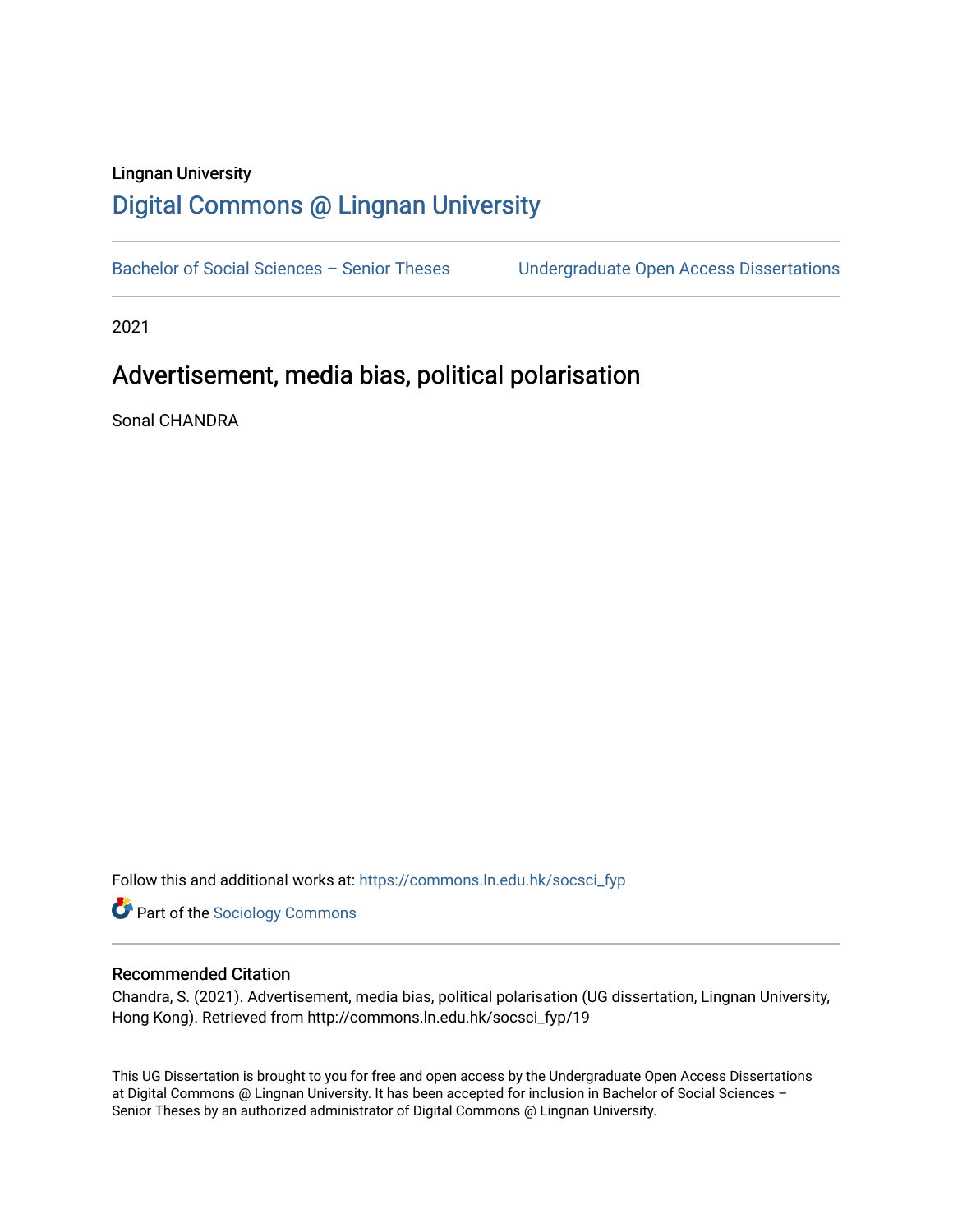#### Advertisement, Media Bias, Political Polarisation

#### By Sonal Chandra

When consumers value cognitive consistency between the news they read and policies they support, politicians are induced to make policies that conform to a polarized media landscape which not only depends on user subscription for revenue but also advertisement receipts. Following Guo et. al. (2018), I develop a model to study how the dependency on advertisement revenue affects media bias, political polarisation, and voter preferences. I show that though the equilibrium prices of the two newspapers fall when they depend on advertising receipts, the difference between the equilibrium prices and thus ideological position of a marginal voter remains unchanged, compared to Guo et. Al. (2018). Moreover, the extents of political and media polarisation do not depend on newspapers' dependence on advertisement receipts. I also find that when political parties are not ideologically driven and newspapers have a stronger preference for editorial neutrality, then increase in the public's trust on the newspapers for news consumption leads to increased media and political polarisation.

## 1 Introduction

Media, especially news channels, play a substantial role in shaping people's opinion about the society in which they live in. News channels also play a crucial role in democracies by holding the state accountable for its actions and raising the concerns of the citizens to the state. Consequently, media is also known as the fourth pillar of a democracy.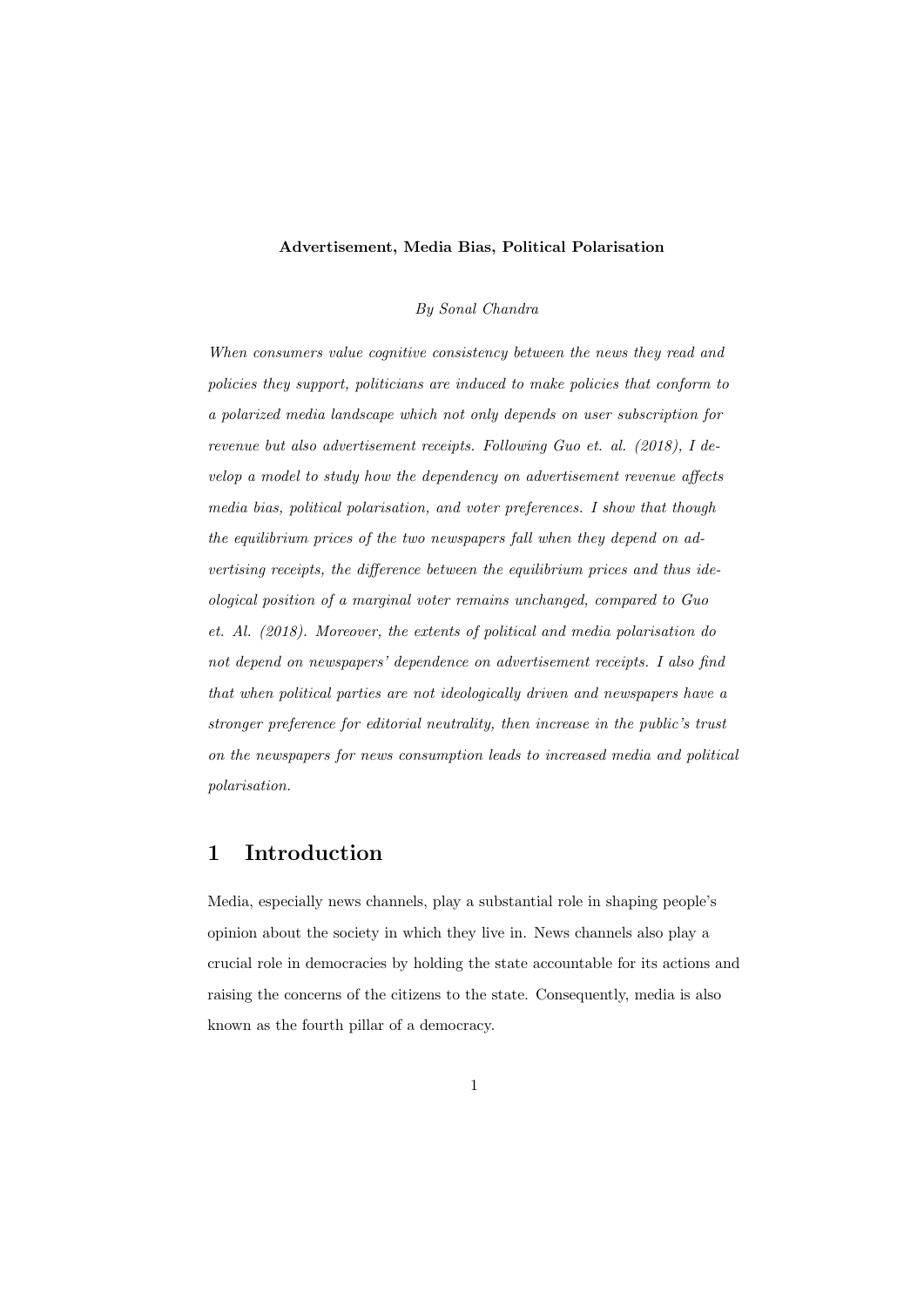In that case, it is the paramount responsibility of news outlets to do unbiased reporting of news and facts. However, there is ample evidence in the literature to evince that media, in most countries, are highly biased. For instance, Groseclose and Milyo (2005) found evidence suggesting that US news channels are biased towards left of the centre. There is, however, no consensus on the direction of the media bias. Goldberg (2002) and Coulter (2003) argue that the bias is in favour of the left, while Alterman (2003) and Franken (2003) argue that the bias is in favour of the right. Apart from the direction of bias, the origin of media bias is also not unanimously accepted in the current literature. In principle, media bias can originate from the supply side, and reflect the preferences of journalists (Baron, 2004), editors, and owners (Besley and Prat, 2004; Djankov et al., 2003). It can also originate from the demand side, and reflect the news providers' profit-maximising motive to cater to the demand of the consumers (Mullainathan and Shleifer, 2005). Nevertheless, media bias has far reaching consequences, especially in democracies. A biased media landscape may even influence policies designed by the political parties. A party's policies can be influenced by media firms whose ideological orientation is closer to it (Chan and Suen, 2008). Therefore, in this research project I attempt to explore the different factors that lead to media bias and political polarisation.

Mullainathan and Shleifer (2005) studied the decision to slant news contents when consumers value cognitive consistency. Guo et.al. (2018) further expanded Mullainathan and Shleifer (2005)'s work by combining Downs (1957)'s and d'Aspremont et.al.(1979)'s models. Their model captures the behaviour of political parties, media firms, voters, but ignores the influence of dependence of media firms on advertisement revenue. Chan and Suen (2008) and Gab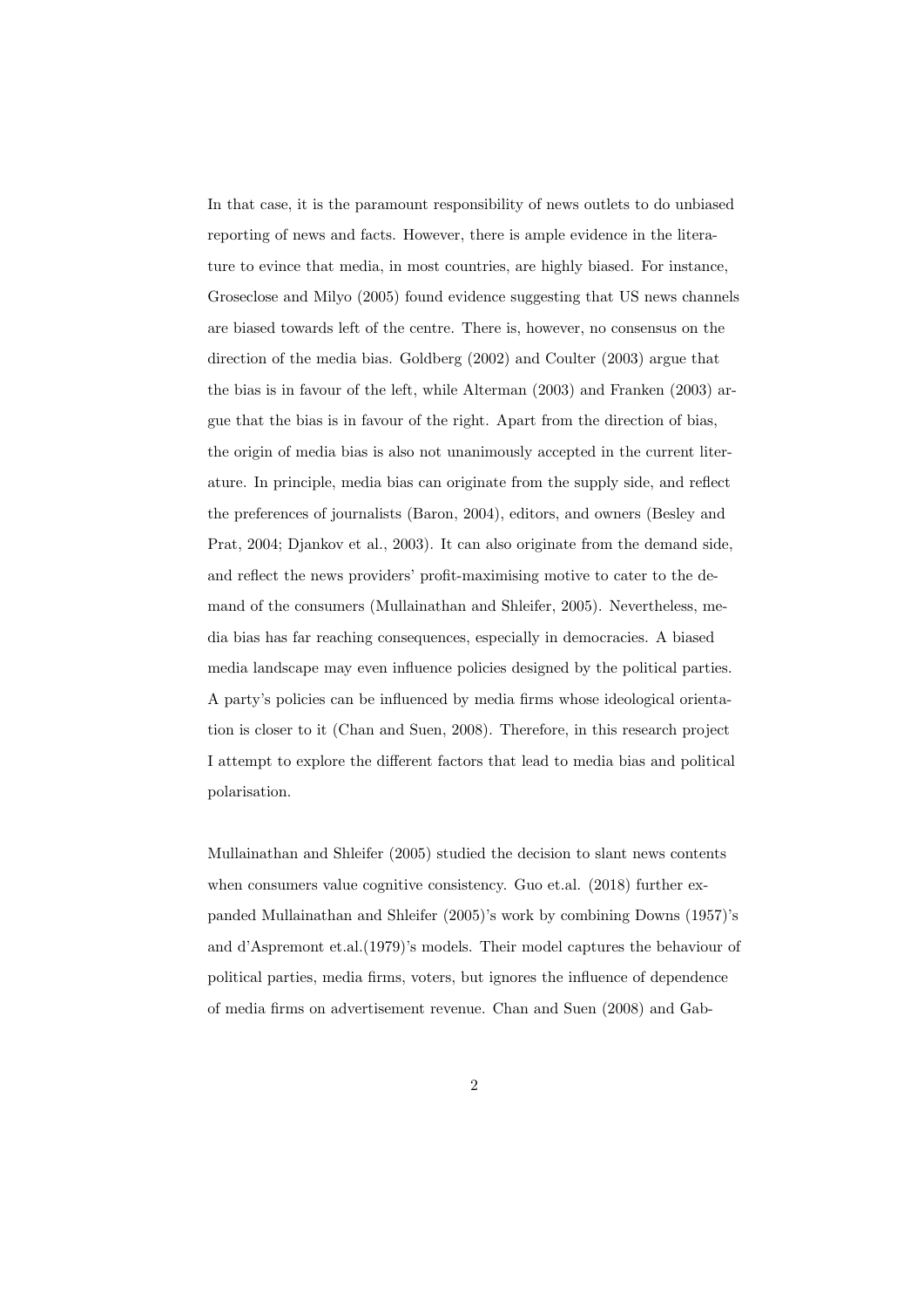szewicz et.al. (2001) take into account advertisement revenue but they leave out how such polarisation affects voter preferences. Therefore, I would examine how news channels' dependency on advertisement revenue affects media bias, political polarisation, and voter preferences.

The main focus of this study is to examine the effects of dependency on advertisement revenue on media bias, political polarisation, and voter preferences. I would add advertisement revenue to the model of Guo et.al. (2018) to see if this addition makes any modifications in the equilibrium values of their model. I am choosing the model of Guo et.al. (2018) as I find it the most comprehensive model that explains the interaction among media bias, political polarisation, and voter preferences. The authors make the duopoly assumption in the spirit of Hotelling (1929). Adding another player (advertisers) to their model would help make the model more comprehensive and would result in a 4-Stage game. At Stage 1, political parties and newspapers simultaneously choose their ideological position on a left-right political spectrum. At Stage 2, newspapers simultaneously set the prices they would charge to their customers. At Stage 3, newspapers simultaneously set the tariffs they would charge to the advertisers. Finally, at Stage 4, voters consume news and make their voting decisions.

Analysing the role advertisement receipts play on media bias and political polarisation is crucial. It could help us rethink about the extent to which commercialisation has affected the news channels and politics, especially in large democracies. Such analysis can also help in designing policies regarding whether advertisements should be the prime revenue source of newspapers. If yes, then are there ways to reduce media bias and political polarisation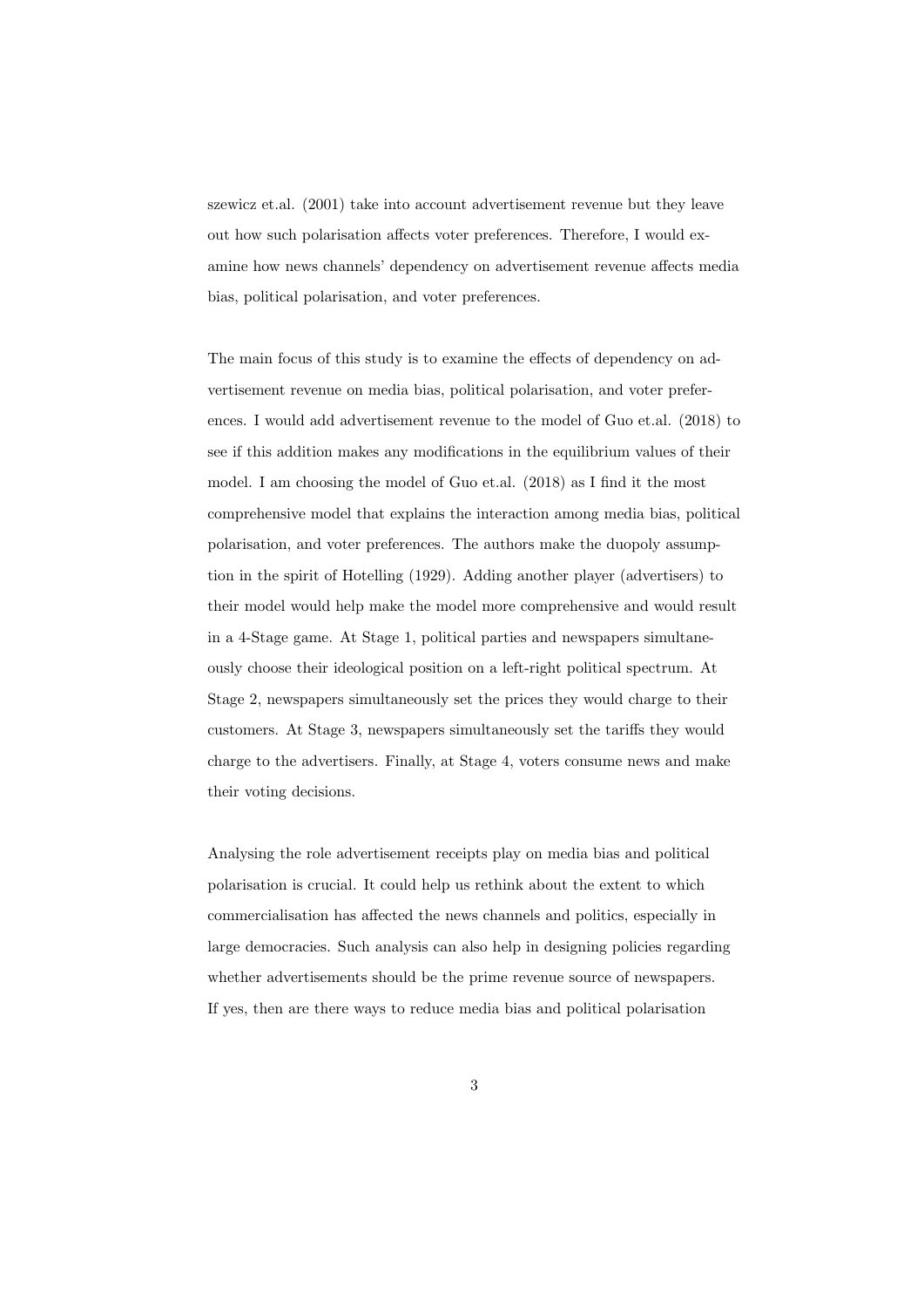while newspapers heavily depend on advertisement receipts? Moreover, such an analysis can be further expanded to capture more real world scenarios such as inclusion of multi-party electoral systems, autocratic systems, etc.

# 2 Literature Review

Economists have tried to model media polarisation and political bias for past several decades. Each model identifies one or many factors that drive(s) media polarisation. For instance, Guo et.al (2018) argue that it is the consumers need for cognitive consistency between the news they read and the policies they support that induces politicians to propose polarised policies which conform to a polarised media landscape. The theoretical foundations of the present models of media bias and political polarisation largely come from model's like Hotelling (1927) and d'Aspremont et.al. (1979). Hotelling's model concludes that firms in a duopoly that are selling identical commodities and are facing linear transportation costs, inevitably converge to the centre (to maximise the number of customers) and minimal product differentiation happens. d'Aspremont et.al. (1979), however, challenged the linear transportation cost assumption of Hotelling's model. They assumed transportation costs are quadratic with respect to distance. Consequently, d'Aspremont et.al (1979) reach to the conclusion that both sellers in a duopoly have a tendency to maximise their differentiation, thus countering Hotelling's conclusion. Brenner (2005) also further expanded Hotelling's model by relaxing the duopoly assumption. He argued that with quadratic transportation costs, when the number of firms is greater than 2, firms neither maximise nor minimise differentiation. Increasing the number of firms, however, is advantageous for the firms at the corner (Brenner, 2005). Hence, hinting towards the fact that biased media may have an economic advantage over unbiased or centrist media platforms.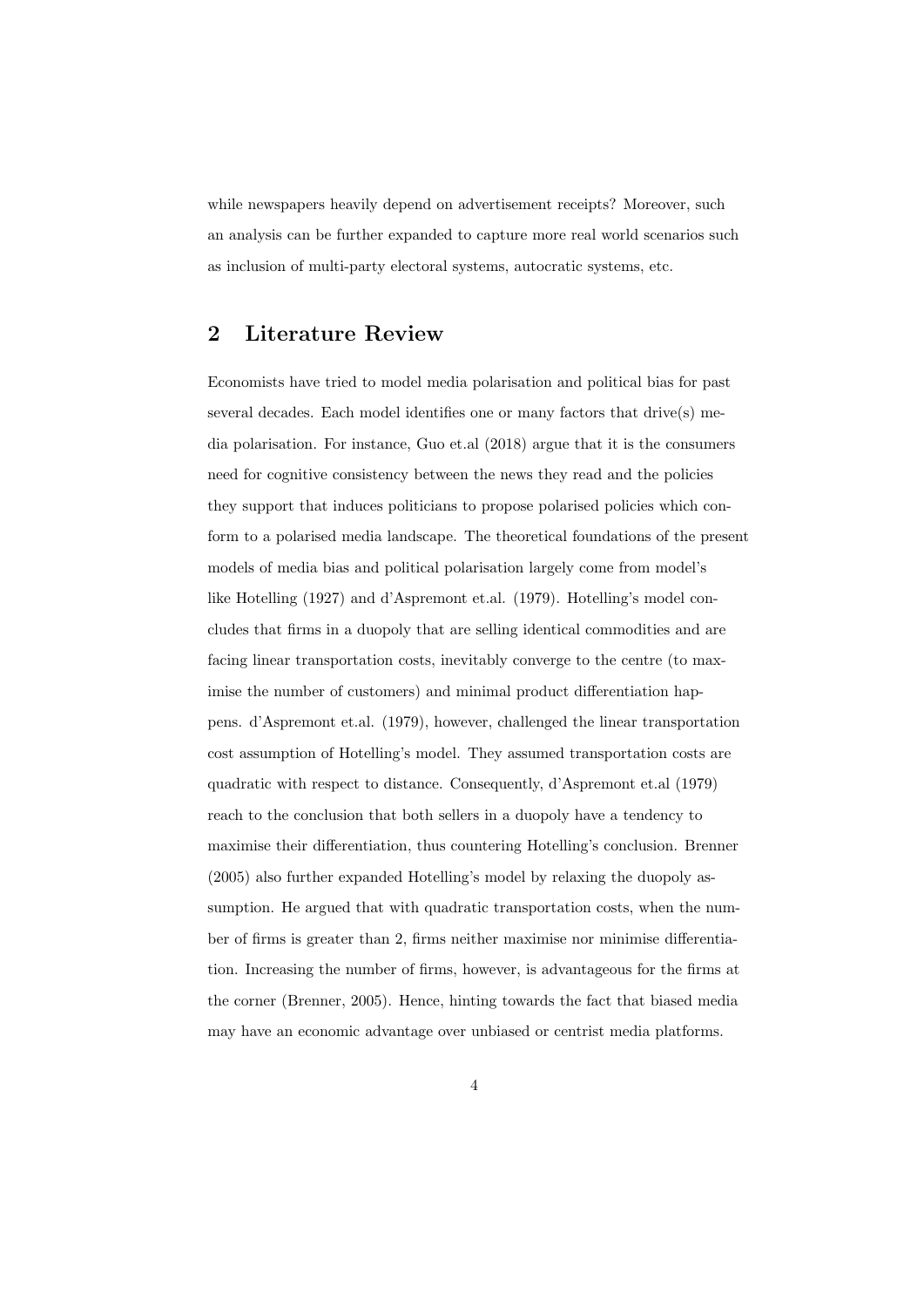In a major contribution to the field of political economy, Downs (1957) argues that tendency of political parties in a two-party system to resemble each other and converge their policies to the median voter can be explained as efficient reactions to imperfect information in a large democracy. Downs (1957) argues that we live in a world where all agents (consumers and governments) have imperfect information about each other and the cost of obtaining information to be perfectly knowledgeable far outweighs the benefits from such information as the probability of one perfectly informed vote determining the election outcome is statistically zero. So, individuals have incentive to let persuaders (like news channels) to bridge the information gap. Persuaders, however, can report facts in a biased manner to suit the political group they support in exchange of policy favours. So, Downs (1957) provides key insights into the interaction between media and politics. But Downs (1957) does not explore the importance of ownership or source of revenue of these Persuaders. Guo et. al (2018) combined the approach of d'Aspremont et.al (1979) and Downs (1957) to conclude that minimal product differentiation and maximal product differentiation are only two special cases in case of media and political polarisation. When media firms are operating in a society where politics does not matter, then maximal product differentiation effectively softens competition and maximises profit (Guo et.al., 2018). When political parties are not ideologically driven and their main goal is to win elections, then political policies converge to the median voter, thus no political polarisation (Guo et.al., 2018). But in a world where political parties and media firms coexist, and political parties are not only ideologically motivated but also driven by office-motives, equilibrium ideological positions adopted by media firms and political parties are less extreme. The equilibrium ideological position of the two media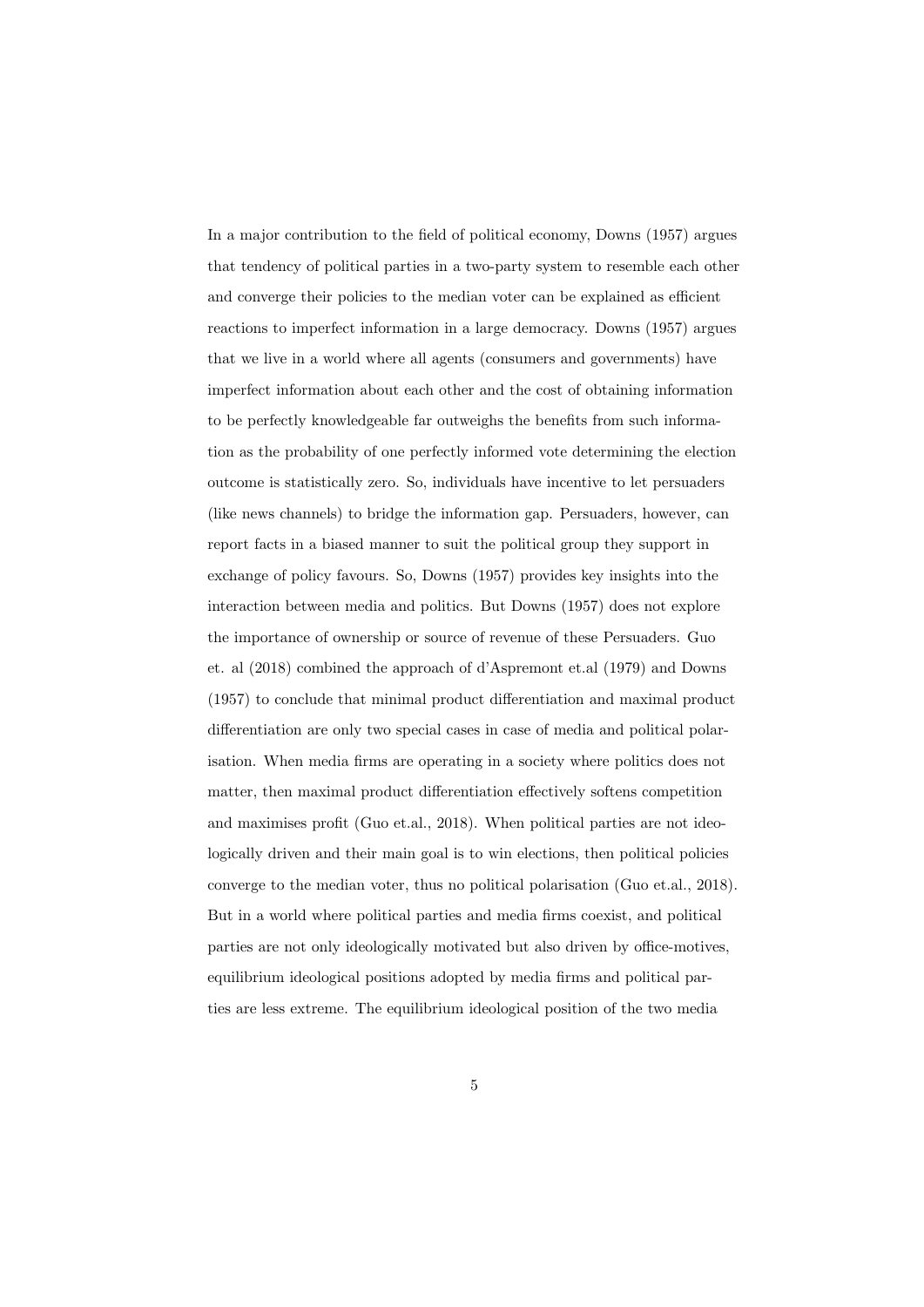firms would be more extreme than that of the two political parties, though (Guo et.al., 2018). In their model, however, they assume that the only source of revenue the two media firms have is consumer subscription. This assumption may not necessarily be true in the real world. Media firms are heavily dependent on advertisements and derive virtually no revenue from viewers and listeners (Chan and Suen, 2008). Chan and Suen (2008) also argue that in a duopoly when media firms are commercially driven, the two media firms converge to a moderate ideological position in the equilibrium. Gabszewicz et.al. (2001) also support this conclusion of Chan and Suen (2008). They argue that as the newspaper industry depends on the possibility of financing an important fraction of its activities by advertising receipts, the editors of the newspapers moderate the political message they convey to their readers. Gabszewicz et.al. (2001) mentions that when media firms depend on advertising revenue, the editors tend to present a similar centrist image to their readers. The intuition behind this result is that the editors have to sell centrist and tasteless political messages to their readers in order to sell a larger audience to their advertisers (Gabszewicz et.al., 2001). But this is contrary to Chan and Suen (2008)'s and other previously mentioned authors' claims that media is heavily dependent on advertisement receipts and is highly polarised.

Mullainathan and Shleifer (2005) consider another major force that could guide media bias: reader diversity. They argue that when people value cognitive consistency, then a polarised political and media landscape may result in a more accurate picture being presented to the conscientious reader. They also find that competition among newspapers increases media bias. Greater competition among newspapers forces them to aggressively cater to the prejudices of their readers as competitors strive to divide the market (Mullainathan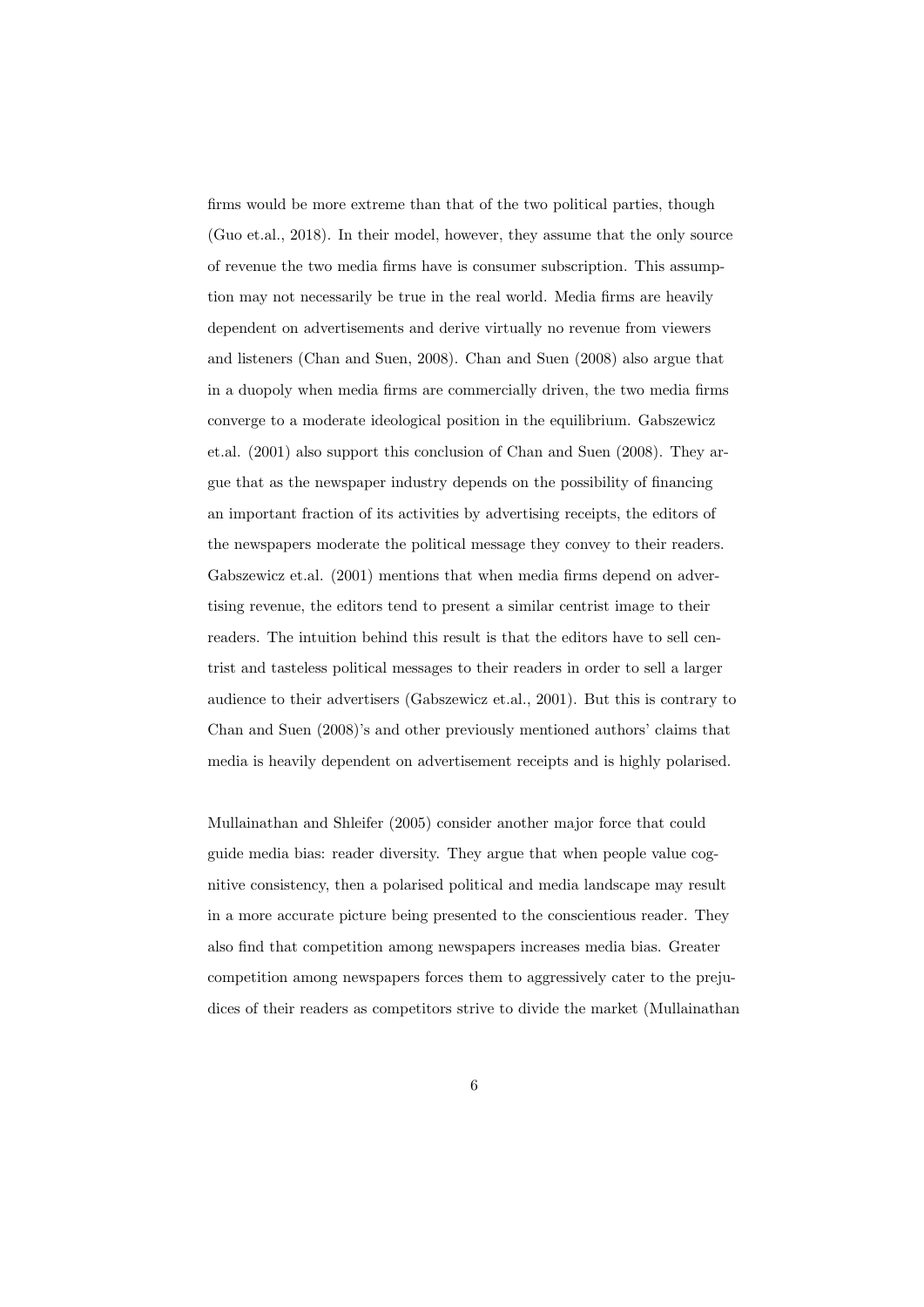and Shleifer, 2005). Hence, making news contents more biased.

# 3 Model

My model assumes that there are  $n (n > 0)$  people living in the society, two political parties (indexed by  $i = r, l$ ), and two newspaper firms (indexed by j  $= 1, 2$ ). The assumptions related to political parties and newspapers are similar to that of Guo et.al. (2018). Each political party chooses a policy position such that  $\alpha_r \in [0, 1]$  and  $\alpha_l \in [-1, 0]$ , and each of the newspapers advocate a policy position such that  $\beta_1 \in [0, 1]$  and  $\beta_2 \in [-1, 0]$ . Like Guo et.al. (2018), I follow the duopoly assumption as it provides the simplest oligopoly framework which incorporates locations, prices, and strategic interactions. A fraction q of the population chooses a newspaper for news consumption and vote for a political party based on the policy positions advocated by their chosen newspaper and political party. Hence, for a citizen with ideological position  $x$ , the utility from voting for party  $i$  and getting news from media outlet  $j$  is:

$$
U(i, j, x) = u - a(\alpha_i - x)^2 - b(\beta_j - x)^2 - c(\alpha_i - \beta_j)^2 - p_j
$$

#### $i = r$ , l and  $j = 1, 2$

where  $p_j$  is the price charged by newspaper j. The term  $-a(\alpha_i - x)^2$  shows the dis-utility from voting for parties that have ideological position far from one's own ideological position. The term  $-b(\beta_j - x)^2$  shows the dis-utility from subscribing to newspapers that advocate ideological positions that are far from one's own ideological position. The term  $-c(\alpha_i - \beta_j)^2$  shows the dis-utility when there is a difference between the ideological positions of the newspaper one subscribed to and the political party one voted for. This term captures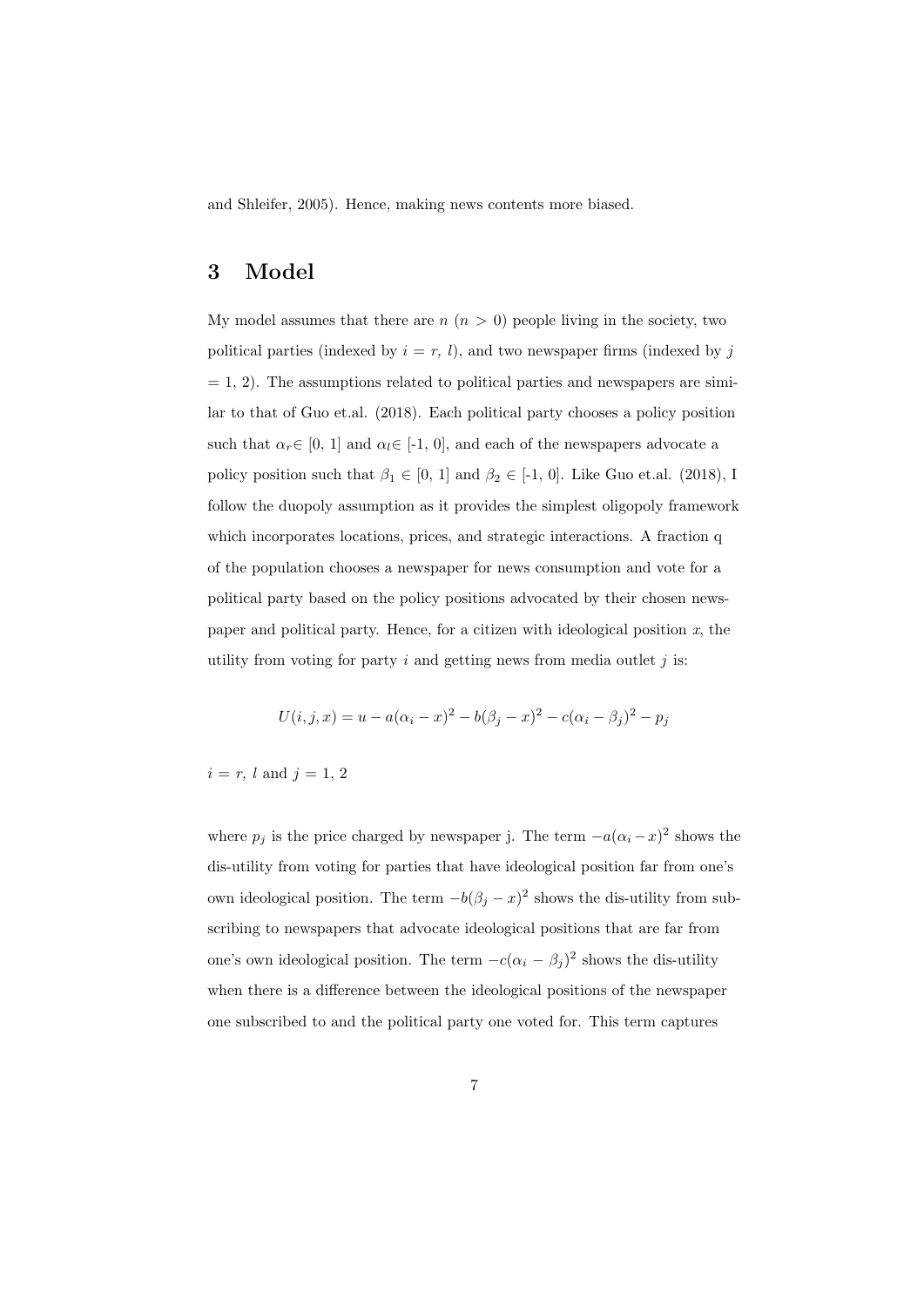the demand for cognitive consistency. Parameters a, b, and c are all positive real numbers and x is uniformly distributed on [-1, 1].

(1-q) of the population does not watch news and Z represents the fraction of (1-q) who will vote for part r. Z is uniformly distributed over 0 and 1. So, Party r wins if:

$$
q.Pr(choses party r) + (1-q)Z \ge 1/2.
$$

So,

$$
Pr(r \text{ wins}) = 1/2 + q(Pr(choses party r) - 1/2)/(1 - q).
$$

To ensure that the above probability is within 0 and 1, Guo et.al. (2018) assumes  $q \leq 1/2$ . Now, let  $\delta$  and  $\rho$  represent the degree of how ideologically driven a party is and the degree of motivation a party has for winning the office, respectively. If Party r wins, then it obtains an office rent of  $\rho - \delta(\alpha_r - \alpha_r)$ 1)<sup>2</sup>. Note that the office rent reaches its maximum when  $\alpha_r = 1$ . This reflects the assumption that party  $r$  has policy preferences in addition to pure office winning motive. Party r chooses  $\alpha_r$  to maximize

$$
\Phi_r = Pr(r \text{ wins})(\rho - \delta(\alpha_r - 1)^2).
$$

Similarly, party l chooses  $\alpha_l$  to maximize

$$
\Phi_l = Pr(l \; wins)(\rho - \delta(\alpha_r + 1)^2).
$$

Newspapers have two main sources of revenue: user subscription and advertisement receipts. So, they also sell ad insets to advertising agencies at prices  $s_i$ ,  $i = 1, 2$ . I will incorporate advertising agencies to my model according to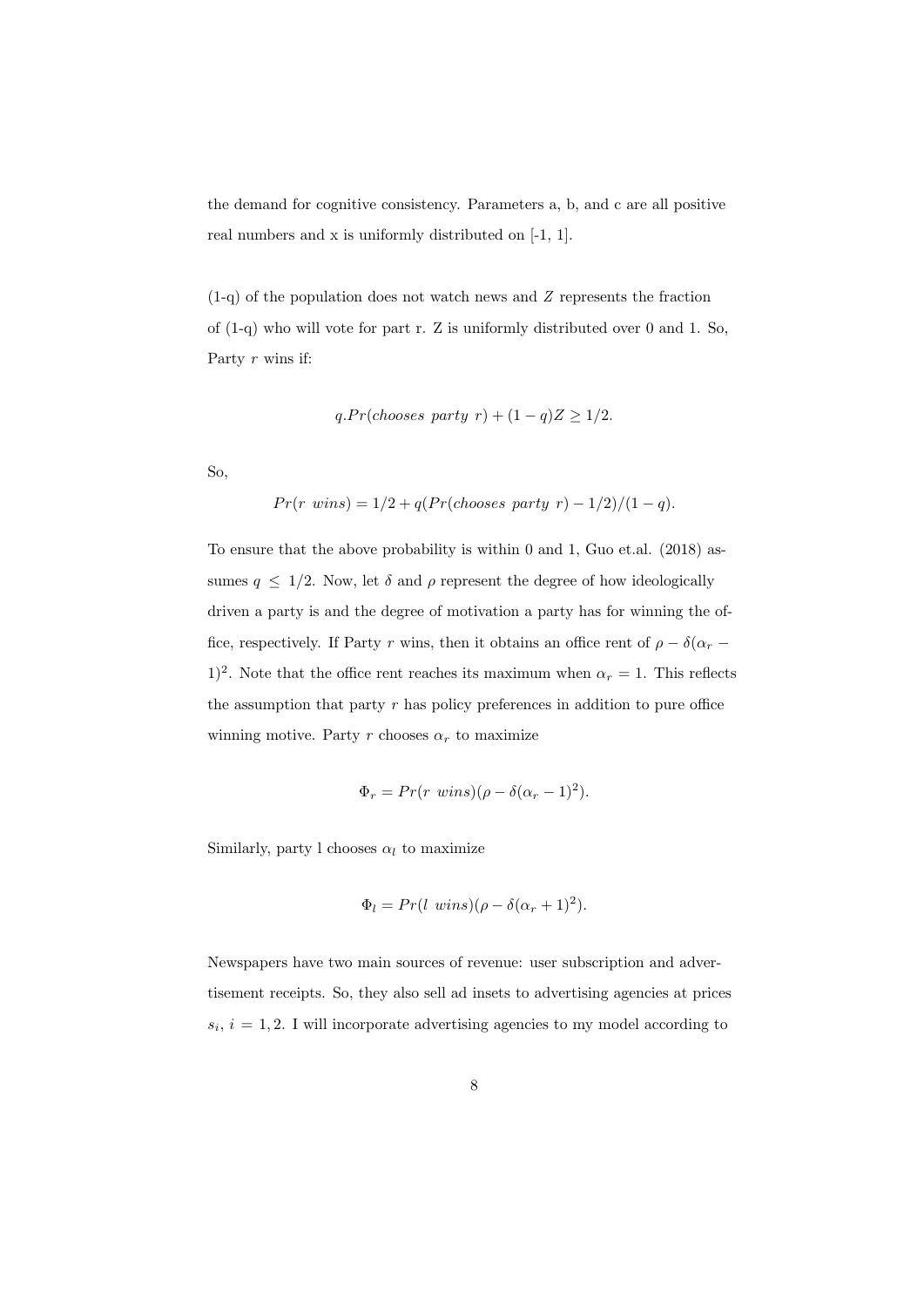Gabszcewicz et.al.(2001). An advertiser is represented by a parameter  $\theta$  where  $\theta \in [0,1]$ , which expresses the intensity of the advertisers' preferences for buying an inset in a newspaper. Gabszcewicz et.al.(2001) also assumes that the density of advertisers' population of type  $\theta$  is constant and is equal to 4k. Furthermore, according to Gabszcewicz et.al.(2001),  $D_i$  and  $R_i$  represent the demand function for advertising insets in newspaper i:

$$
D_i(s_1, s_2) = 4k.(1 - s_i/(n.q.Pr(chposes newspaper i))) ; i = 1, 2
$$

$$
R_i(s_1, s_2) = 4k.(1 - s_i/(n.q.Pr(chposes newspaper i))).
$$
 $s_i : i = 1, 2.$ 

Gabszcewicz et.al.(2001) derives the equilibrium tariff charged by newspapers to the advertising agencies to be  $s_i^* = (n.q.Pr(chposes\ newspaper\ i))/2$  resulting to the equilibrium receipts

## $R_i(s_1^*, s_2^*) = k(n.q.Pr(chposes\ newspaper\ i)).$

Moreover, the newspapers have ideal policy positions equal to that of the median voter  $(x = 0)$ : as suggested by Mullainathan and Shleifer (2005) one can interpret the ideological position of  $x = 0$  as unbiased reporting. They suffer dis-utility when they drift away from the ideal position. But apart from ideology, newspapers are also profit maximising institutions. I assume that newspapers have two main sources of revenue: user subscription and advertisement receipts. Newspaper j wants to maximize:

$$
\Pi_j = (n.q.Pr(chposes newspaper i)) \cdot [(p_j + k) - c'] - t \cdot \beta_j^2 ; j = 1, 2
$$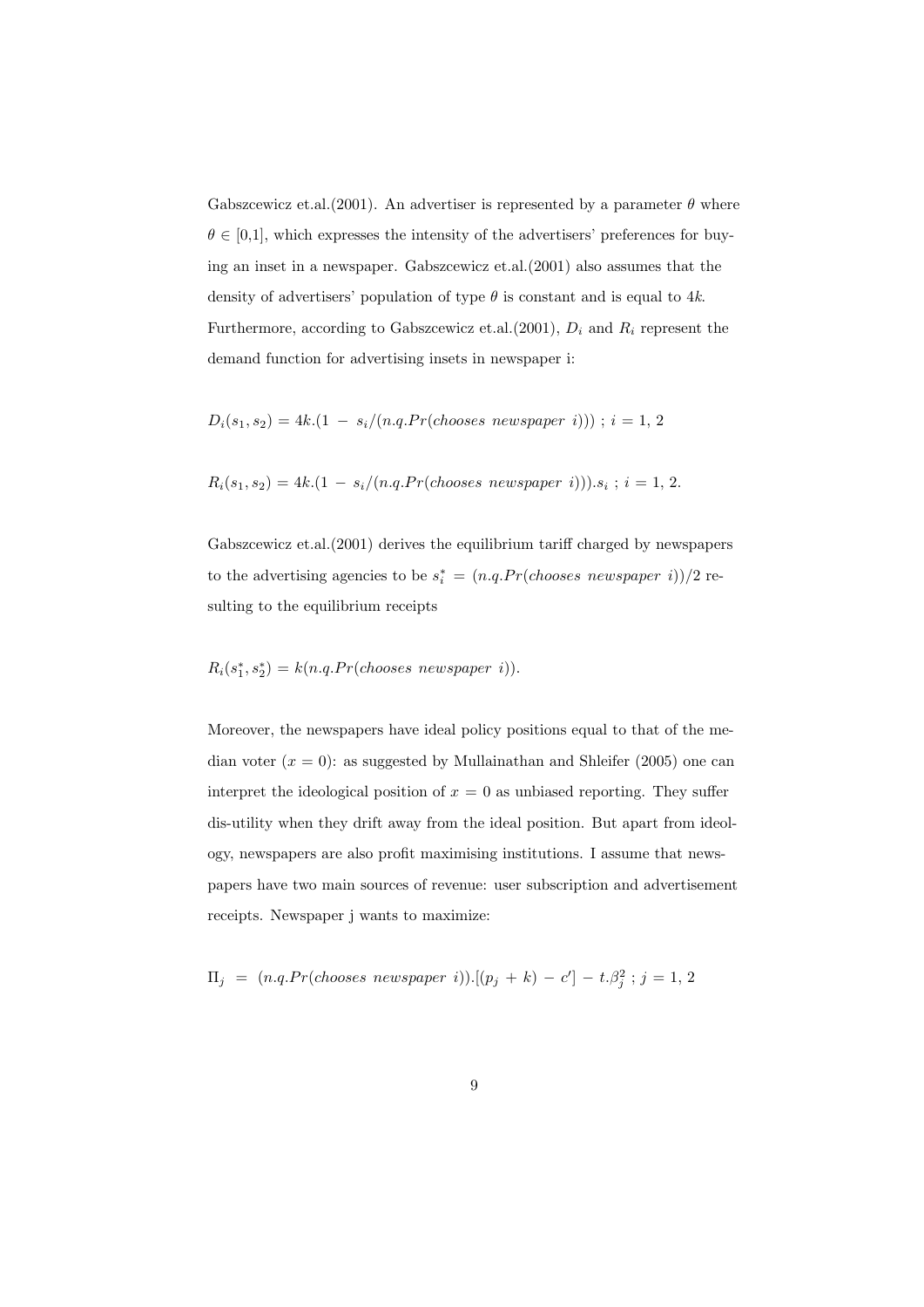where  $k$  refers to the unit receipt originating from advertising sales,  $p_j$  is price of newspaper  $j$ , and  $c'$  is the cost of producing newspaper  $j$ . For simplicity, I assume that both the newspaper firms experience the same costs of production.

## 4 Benchmarks

• Politics-only case : Guo et. al. (2018) discusses a 'politics-only' case in which  $b = c = 0$ . An indifferent citizen's ideological position is represented by  $x^P = (\alpha_r + \alpha_l)/2$ . Since, x is uniformly distributed over [-1,1], Pr[Chooses Party r] =  $(1-x^p)/2$ . This results in the following objective function for party r:

$$
\Phi_r^P = (\frac{1}{2} - \frac{q}{(1-q)} \frac{(\alpha_r + \alpha_l)}{4}) (\rho - \delta(\alpha_r - 1)^2).
$$

In a symmetric equilibrium  $\alpha_r = -\alpha_l \equiv \alpha^P$ , so the first-order condition reduces to:

$$
\frac{\partial \Phi_r^P}{\partial \alpha_r} = \frac{-q}{4(1-q)} [(\rho - \alpha^p)^2] + \delta (1 - \alpha^P) \le 0.
$$

Solving for  $\alpha^P$ , Guo et.al.(2018), states that there exists a  $\delta^*$  such that if  $\delta \leq \delta^*$  then  $\alpha^P = 0$ , otherwise  $\alpha^P \in (0,1)$ . An important takeaway from this result is that if there are no commercial media and the political parties are not ideologically driven ( $\delta \leq \delta^*$ ), then they tend to make less extreme policies. Hence, political polarisation is reduced.

• Media-only case: Guo et. al. (2018) discusses another special case in which  $a = c = 0$ . An indifferent citizen's ideological position is represented by  $x^M = \frac{b(\beta_1^2 - \beta_2^2) + (p_1 - p_2)}{2b(\beta_1 - \beta_2)}$  $\frac{-\rho_2+\rho_1-\rho_2}{2b(\beta_1-\beta_2)}$ . Guo et. al. (2018) assumes full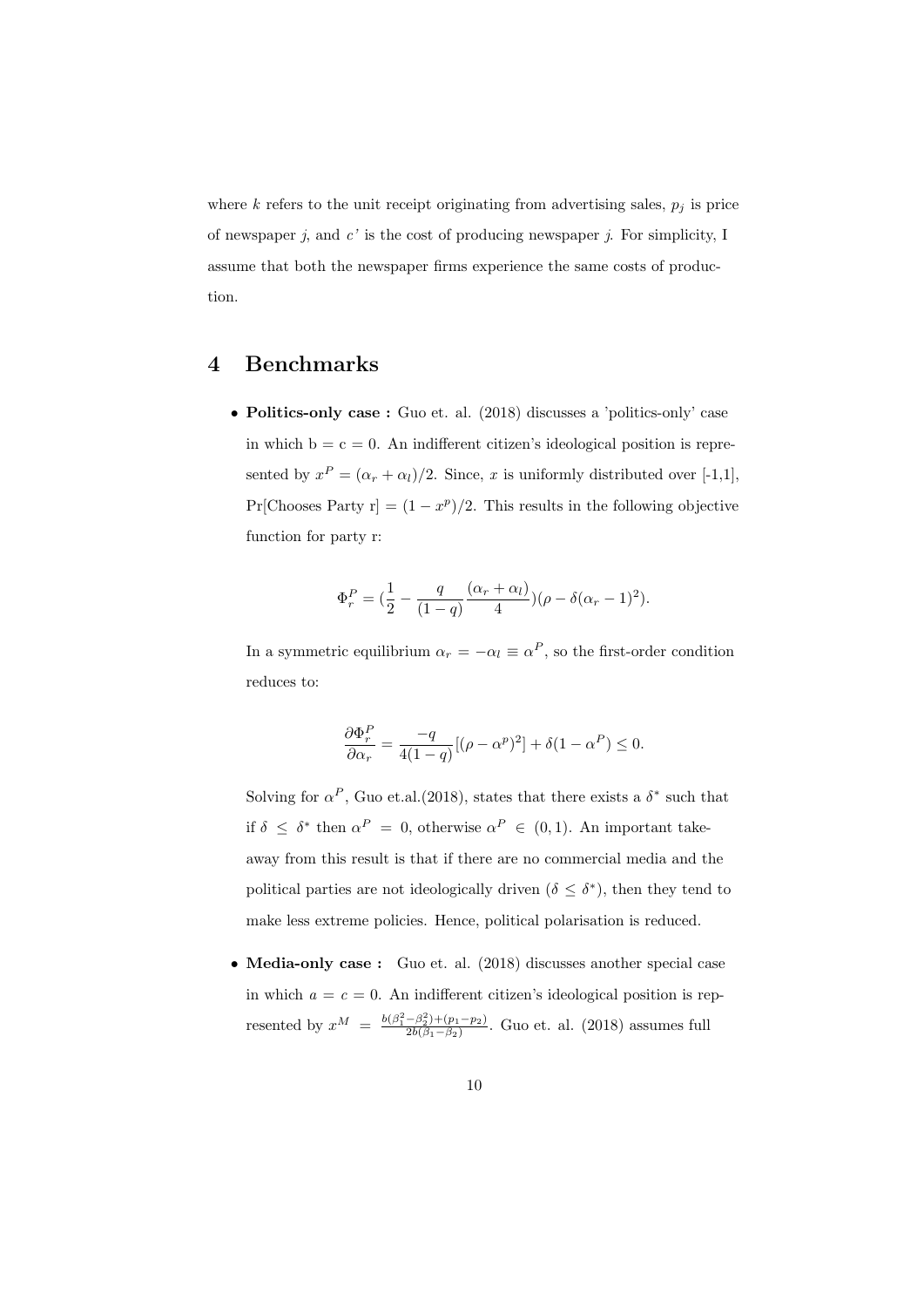price coverage which results in newspaper 1's readership fraction to be  $q(1-x^M)/2$ . In this case, Guo et. al. (2018) obtains  $\beta^M = 1$  for a symmetric equilibrium, where  $\beta_1=-\beta_2\equiv\beta^M.$ 

# 5 Equilibrium Locations for Newspapers and Political Parties

In this model I have assumed that a voter who supports Party  $r$  will get news from right leaning newspaper 1, and a voter who supports Party l will get news from left leaning newspaper 2. Let  $\hat{x}$  represent the voter who is indifferent between (r,1) and (l,2) at stage 4 of the game. Solving for  $U(r, 1, \hat{x}) =$  $U(l, 2, \hat{x})$  gives:

$$
\hat{x}(p_1, p_2) = \frac{(a+c)(\alpha_r^2 - \alpha_l^2) + (b+c)(\beta_1^2 - \beta_2^2) - 2c(\alpha_r\beta_1 - \alpha_l\beta_2) + (p_1 - p_2)}{2(a(\alpha_r - \alpha_l) + b(\beta_1 - \beta_2)}.
$$
\n(1)

Since  $x$  is uniformly distributed on  $[-1, 1]$ , the probability that a voter chooses to get news from newspaper 1 is equal to  $(1 - \hat{x})/2$ . Given this demand function, newspaper 1 chooses  $p_1$ , to maximize  $\pi_1$  in stage 2:

$$
\pi_1(p_1, p_2) = \frac{n \cdot q \cdot (1 - \hat{x})}{2} [p_1 + k - c'] - t \beta_1^2.
$$
 (2)

Similarly, newspaper 2 chooses  $p_2$  to maximize  $\pi_2$ :

$$
\pi_2(p_1, p_2) = \frac{n \cdot q \cdot (1 + \hat{x})}{2} [p_2 + k - c'] - t \beta_2^2.
$$
 (3)

At Nash equilibrium, we want

$$
\frac{\partial \pi_1}{\partial p_1} = \frac{\partial \pi_2}{\partial p_2} = 0.
$$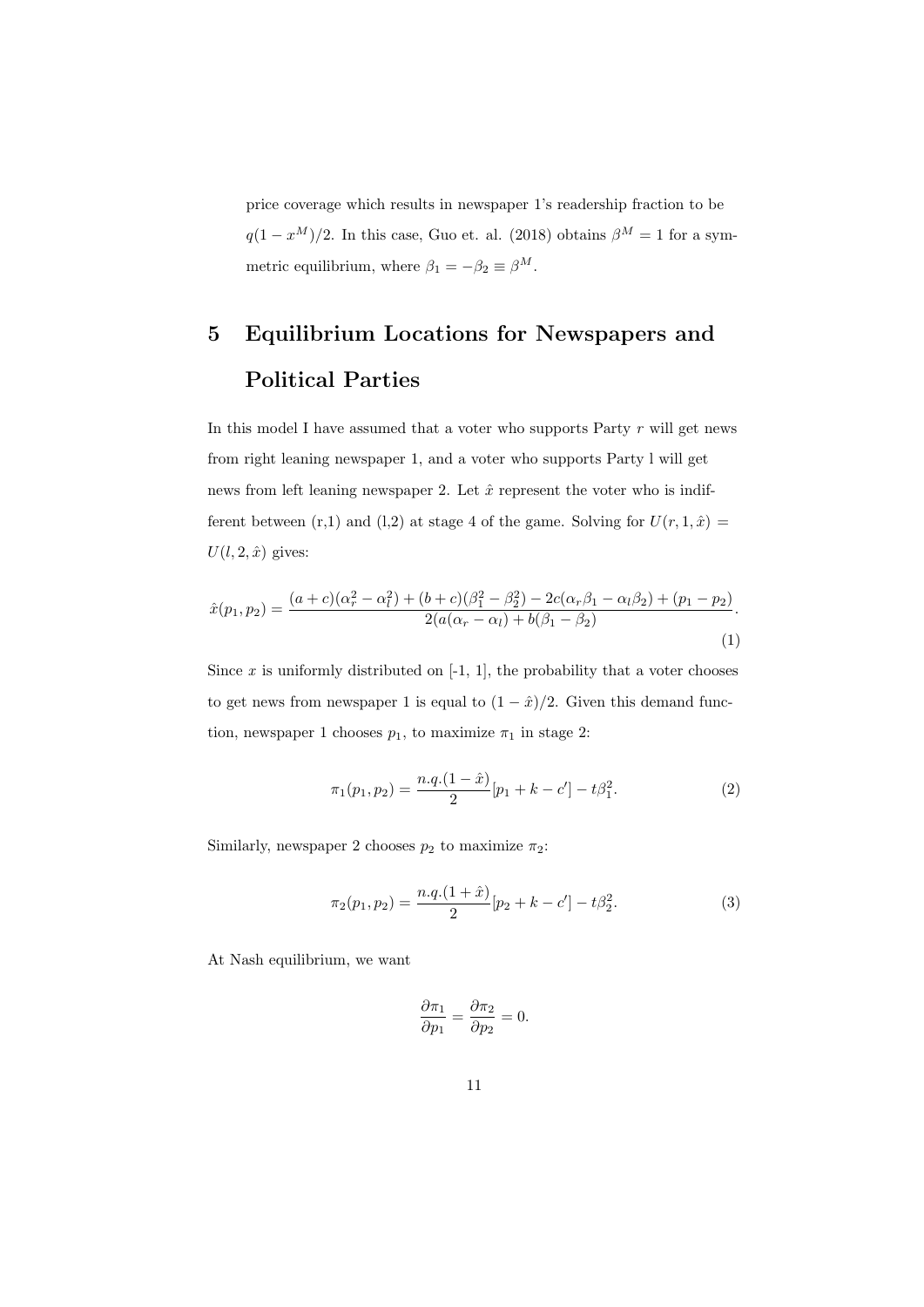This implies:

$$
p_1 = [a(\alpha_r - \alpha_l) + b(\beta_1 - \beta_2) - \frac{(a+c)(\alpha_r^2 - \alpha_l^2)}{2} + \frac{(b+c)(\beta_1^2 - \beta_2^2)}{2} - c(\alpha_r\beta_1 - \alpha_l\beta_2) + \frac{p_2 - k + c'}{2}
$$
(4)

and

$$
p_2 = [a(\alpha_r - \alpha_l) + b(\beta_1 - \beta_2) + \frac{(a+c)(\alpha_r^2 - \alpha_l^2)}{2} + \frac{(b+c)(\beta_1^2 - \beta_2^2)}{2} - c(\alpha_r\beta_1 - \alpha_l\beta_2) + \frac{p_1 - k + c'}{2}.
$$
 (5)

Solving for  $p_1$  and  $p_2$  in (3) and (4) I get:

$$
\hat{p}_2 = 2[a(\alpha_r - \alpha_l) + b(\beta_1 - \beta_2)] + \frac{(a+c)(\alpha_r^2 - \alpha_l^2)}{3} + \frac{(b+c)(\beta_1^2 - \beta_2^2)}{3} - \frac{2c(\alpha_r\beta_1 - \alpha_l\beta_2)}{3} + c' - k \quad (6)
$$

and

$$
\hat{p}_1 = 2[a(\alpha_r - \alpha_l) + b(\beta_1 - \beta_2)] - \frac{(a+c)(\alpha_r^2 - \alpha_l^2)}{3} + \frac{(b+c)(\beta_1^2 - \beta_2^2)}{3} - \frac{2c(\alpha_r\beta_1 - \alpha_l\beta_2)}{3} + c' - k. \tag{7}
$$

Note that the equilibrium  $\hat{p}_s$  of my model are equal to the equilibrium  $\hat{p}_s$  +  $k - c'$  of Guo et.al. (2018)'s model. Also, if we assume that k is greater than c', then the equilibrium prices are lower than that of Guo et.al. (2018)'s model. This implies that when newspapers' sources of revenue are advertisement receipts along with user subscription, then the equilibrium prices of the newspa-

<sup>&</sup>lt;sup>0</sup>Derivations of equations  $(6)$ , $(7)$ , and  $(8)$  are included in the Appendix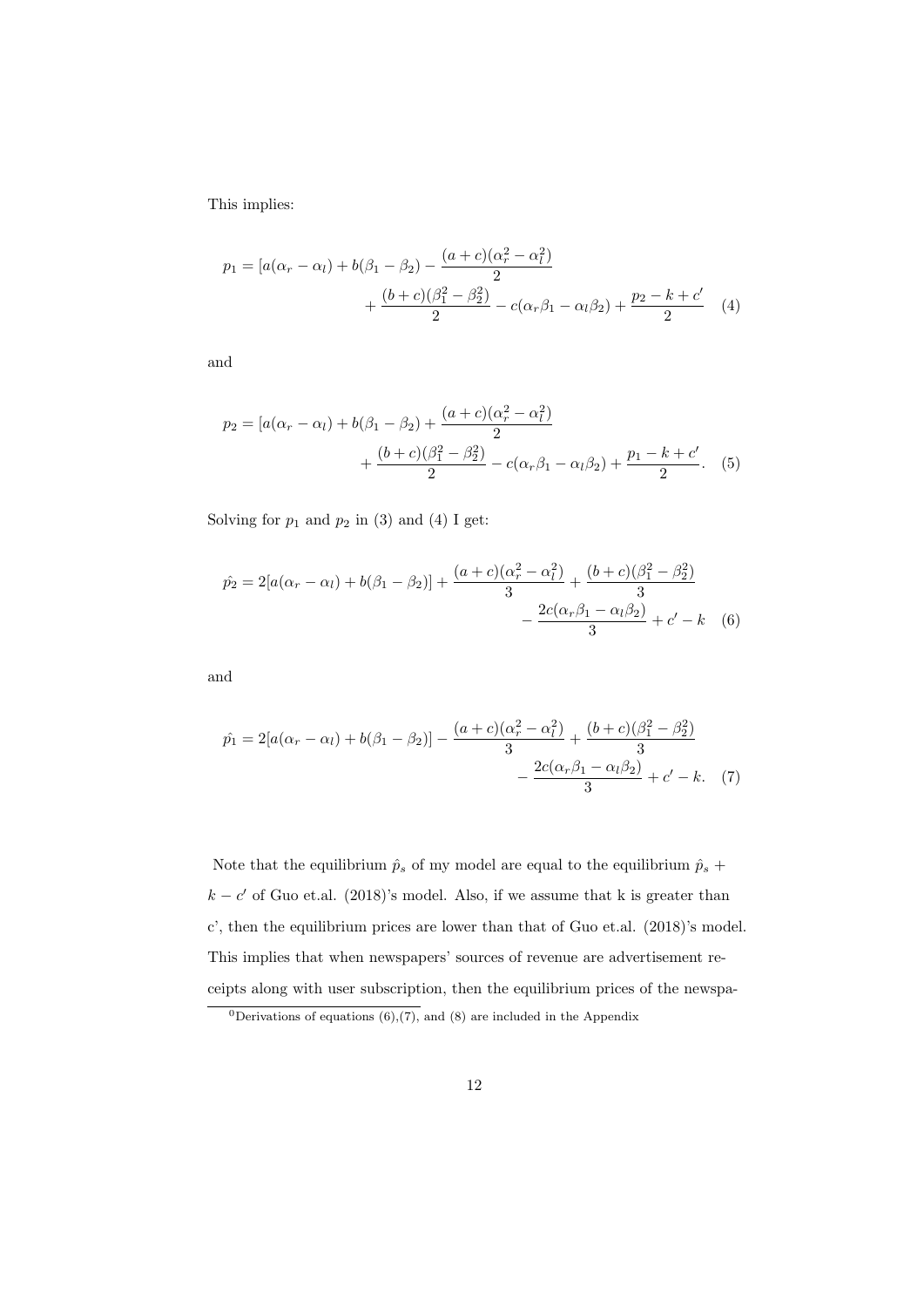pers should be lower than otherwise. This makes intuitive sense because when newspapers derive revenue from selling ad insets, they can afford to charge lower prices to their readers and still make profit.

From equations (6) and (7), we can calculate the equilibrium price differential as such:

$$
\hat{p_1} - \hat{p_2} = \frac{-2(a+c)(\alpha_r^2 - \alpha_l^2) + (b+c)(\beta_1^2 - \beta_2^2) - 2c(\alpha_r\beta_1 - \alpha_l\beta_2)}{3}.
$$
 (8)

From equations (1) and (8), we know that  $\hat{x}$  increases over  $(p_1 - p_2)$  which remains unchanged when advertisement receipts are added to Guo et.al. (2018)'s model. This shows that newspapers' dependency on advertisement receipts do not affect the equilibrium ideological position of the voters. Substituting the values of  $(\hat{p}_1 - \hat{p}_2)$  into equation (2), we have:

$$
\tilde{x} = \hat{x}(\hat{p}_1, \hat{p}_2) = \frac{(a+c)(\alpha_r^2 - \alpha_l^2) + (b+c)(\beta_1^2 - \beta_2^2) - 2c(\alpha_r\beta_1 - \alpha_l\beta_2)}{6[a(\alpha_r - \alpha_l) + b(\beta_1 - \beta_2)]}.
$$

Now, we can express the reduced form of newspaper 1's payoff function as:

$$
\Pi_1 = \frac{2[a(\alpha_r - \alpha_l) + b(\beta_1 - \beta_2)] \cdot n \cdot q \cdot (1 - \tilde{x})^2}{2} - t\beta_1^2
$$

which is equivalent to that of Guo et.al. (2018)'s model. So, the numerical calculation for the derivation of  $\beta^*$  would be identical to that of Guo et.al.(2018) and

$$
\beta^* = \min\left\{\frac{q(3b + 2c\alpha^*)}{2q(b + c) + 6t}, 1\right\}
$$
\n(9)

where  $\beta^* = \beta_1 = -\beta_2$  and  $\alpha^* = \alpha_r = -\alpha_l$ .

So, the addition of revenue from advertisement receipts to the model does not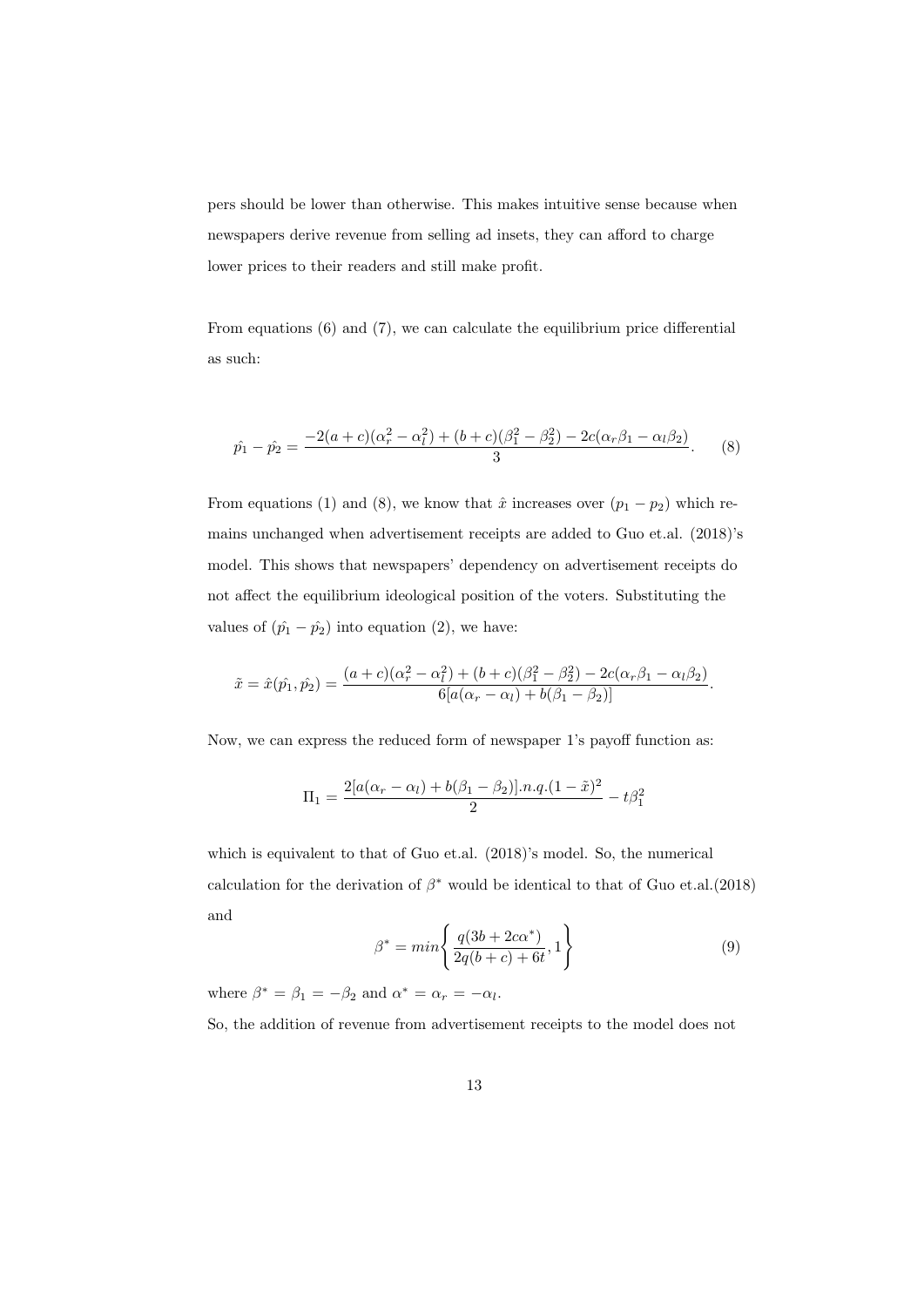affect the equilibrium ideological positions of the newspaper firms. Now consider Party r's decision of  $\alpha_r$ , that is facing the following objective function:

$$
\Phi_r = \left(\frac{1}{2} - \frac{q}{(1-q)}\frac{\tilde{x}}{2})(\rho - \delta(\alpha_r - 1)^2\right).
$$

In a symmetric solution, the first-order condition for Party  $r$  is given by:

$$
\frac{\partial \Phi_r}{\partial \alpha_r} = \delta(1 - \alpha^*) - \frac{q}{2(1 - q)}((\rho - \alpha^*)^2) \frac{(a + c)\alpha^* - c\beta^*}{6(a\alpha^* + b\beta^*)} = 0.
$$
 (10)

Guo et.al  $(2018)$  shows the existence of a solution for equations  $(9)$  and  $(10)$ . Moreover, as I mentioned earlier the value for  $\beta^*$  in my model and in Guo et.al (2018)'s model are the same. As the value of  $\alpha^*$  is a function of  $\beta^*$  among other parameters, it will be identical as well. So, my model extends Guo et.al (2018)'s model by showing that even when newspaper firms are dependent on advertisement revenues along with user subscription, the degree of political polarisation is the same as it is when user subscription is the only source of revenue for newspaper firms.

Proposition 1 of Guo et.al (2018) states that a unique solution to equations (13) and (14) exist. Moreover, in a symmetric solution,

$$
0 \le \alpha^P < \alpha^* < \beta^* \le \beta^M = 1.
$$

 $\alpha^*$  >  $\alpha^P$  implies that the presence of commercial media tends to pull the political parties toward more extreme policy positions (Guo et.al, 2018). I have shown that even when newspapers depend on advertisement receipts the degree of media and political polarisation remains unchanged. In other words, the values of  $\alpha^*$  and  $\beta^*$  remain unchanged. So proposition 1 of Guo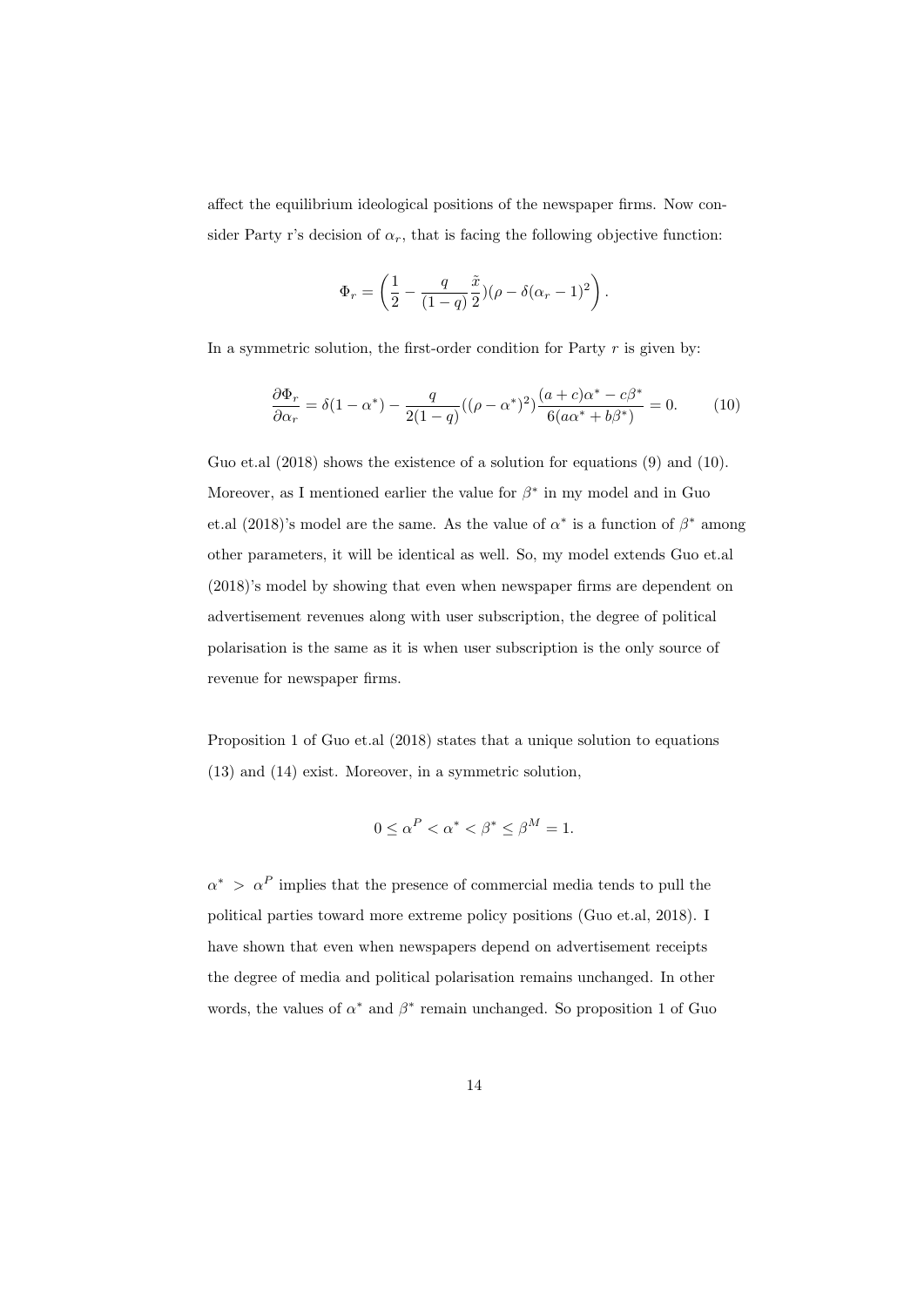et.al (2018)'s model holds true for this model as well.

# 6 Comparative Statics

In this section I will analyze the effect of change in the degree to which newspapers value editorial neutrality  $(t)$  on the equilibrium ideological positions of the political parties and the media firms. I would also analyse the effect of change in the fraction of the population that depends on newspapers for news consumption  $(q)$  on the equilibrium ideological positions of the newspapers and the political parties. Guo et.al (2018) derive the symmetric equilibrium ideological positions for political parties when  $\delta_r = \delta_l = 0$  to be:

$$
\beta_1^* = \frac{3(a+c)qb}{2[q(ab+c(a+b)+3t(a+c)]},\tag{11}
$$

$$
\alpha_r^* = \frac{3cqb}{2[q(ab + c(a + b) + 3t(a + c)]}.\tag{12}
$$

Taking the derivative of equation 11 with respect to t gives us the following equation:

$$
\frac{\partial \beta_1^*}{\partial t} = -\frac{3}{2}(a+c)qb \frac{1}{[q(ab+ac+bc)+3t(a+c)]^2}3(a+c)
$$

$$
= \frac{-9(a+c)^2qb}{2[q(ab+c(a+b)+3t(a+c)]^2}.
$$

Since  $q \ge 0$ , a, b, c  $\in \mathbb{R}^+$ , and  $t \in [0, qb/6]$ , therefore, for all t,  $\frac{\partial \beta_1^*}{\partial t} < 0$ . So, when  $\delta_r = \delta_l = 0$ , increase in t reduces  $\beta_1^*$ . In other words, when political party  $r$  is purely motivated by winning elections and is completely nonpartisan in nature, then as newspapers face more dis-utility for deviating from median voter's ideological position, its equilibrium ideological stance becomes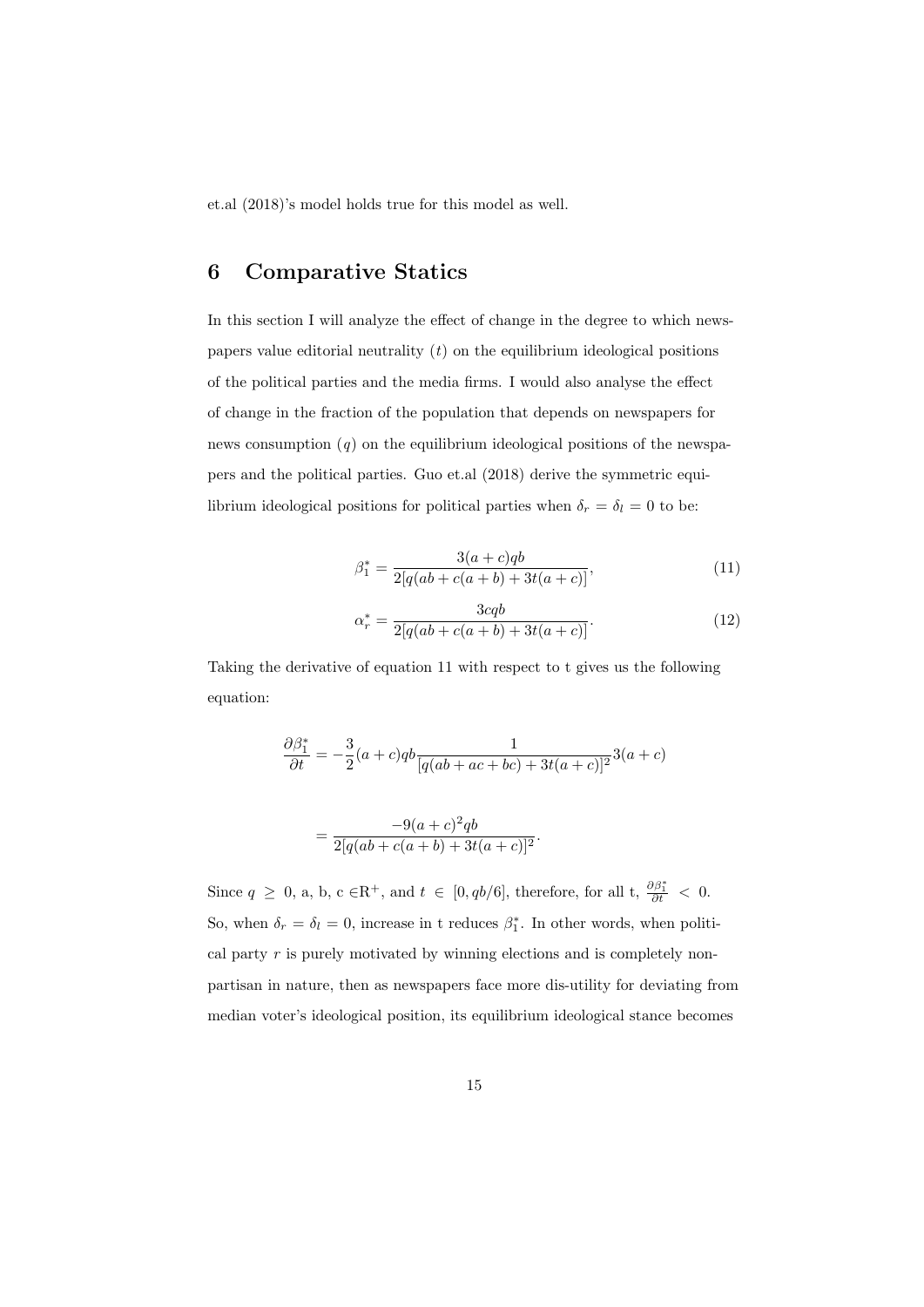more neutral. In fact, since we have a symmetric equilibrium,

$$
\beta_2^* = \frac{-3(a+c)qb}{2[q(ab+c(a+b)+3t(a+c)]}
$$

and

$$
\frac{\partial \beta_2^*}{\partial t} = \frac{3}{2}(a+c)qb \frac{1}{[q(ab+ac+bc)+3t(a+c)]^2}3(a+c)
$$

$$
= \frac{9(a+c)^2qb}{2[q(ab+c(a+b)+3t(a+c)]^2} > 0.
$$

Therefore,  $\beta_2$  increases with t. The signs of the first order derivatives of  $\beta_1^*$ and  $\beta_2^*$  with respect to t lead to an intuitive conclusion that media polarisation is negatively related to the degree to which newspapers value editorial neutrality  $(t)$ 

Now let's turn to  $\alpha^*$ . Taking the derivative of equation (12) with respect to t gives us the following equation:

$$
\frac{\partial \alpha_r^*}{\partial t} = -\frac{3}{2}cqb \frac{1}{[q(ab+ac+bc)+3t(a+c)]^2}3(a+c)
$$

$$
= \frac{-9(a+c)cqb}{2[q(ab+c(a+b)+3t(a+c)]^2}.
$$

Therefore, for all 
$$
t \in [0, qb/6]
$$
,  $\frac{\partial \alpha_r^*}{\partial t} < 0$ . So, when  $\delta_r = \delta_l = 0$ ,  $\alpha_r^*$  falls with   
t. In other words, when party r is purely motivated by winning elections, in-  
crease in preference of newspapers to adhere to neutrality makes party r sup-  
port less extreme policies as well. Similar to the analysis of  $\beta_1^*$ , because of the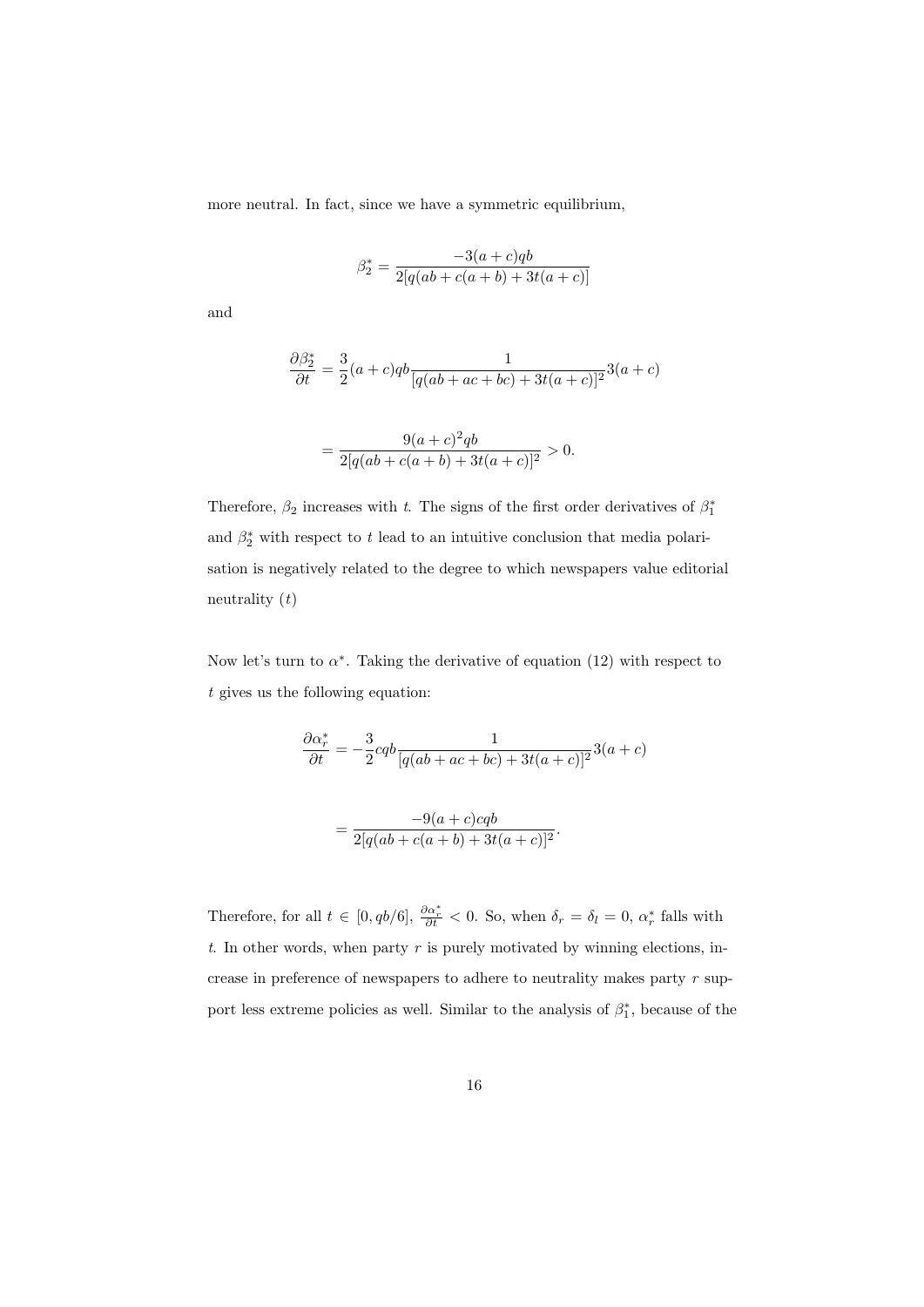symmetric nature of the equilibrium,

$$
\alpha_l^* = \frac{-3cq}{2[q(ab + c(a + b) + 3t(a + c)]}
$$

and

$$
\frac{\partial \alpha_l^*}{\partial t} = \frac{3}{2}cqb \frac{1}{[q(ab+ac+bc)+3t(a+c)]^2}3(a+c)
$$

$$
= \frac{9(a+c)cqb}{2[q(ab+c(a+b)+3t(a+c)]^2} > 0.
$$

Therefore,  $\alpha_l$  increases with t. The signs of the first order derivatives of  $\alpha_r^*$ and  $\alpha_l^*$  with respect to t lead me to my first proposition.

Proposition 1: Political polarisation is negatively related to the degree to which newspapers value editorial neutrality  $(t)$ .

In fact, proposition 1 also implies that if newspapers adhere to neutrality so will the political parties.

Apart from media firms' adherence to neutrality, the trust that people place on newspapers can also determine the ideological positions of newspapers and political parties. I operationalize this trust factor using the variable q which represents the fraction of the population that depends on the two newspapers in my model for news consumption. Taking the derivative of equation (11) with respect to  $q$  gives us the following equation:

$$
\frac{\partial \beta_1^*}{\partial q} = \frac{3(a+c)b[q(ab+c(a+b))+3t(a+c)]-3(a+c)qb(ab+c(a+b))}{2[q(ab+c(a+b)+3t(a+c)]^2}
$$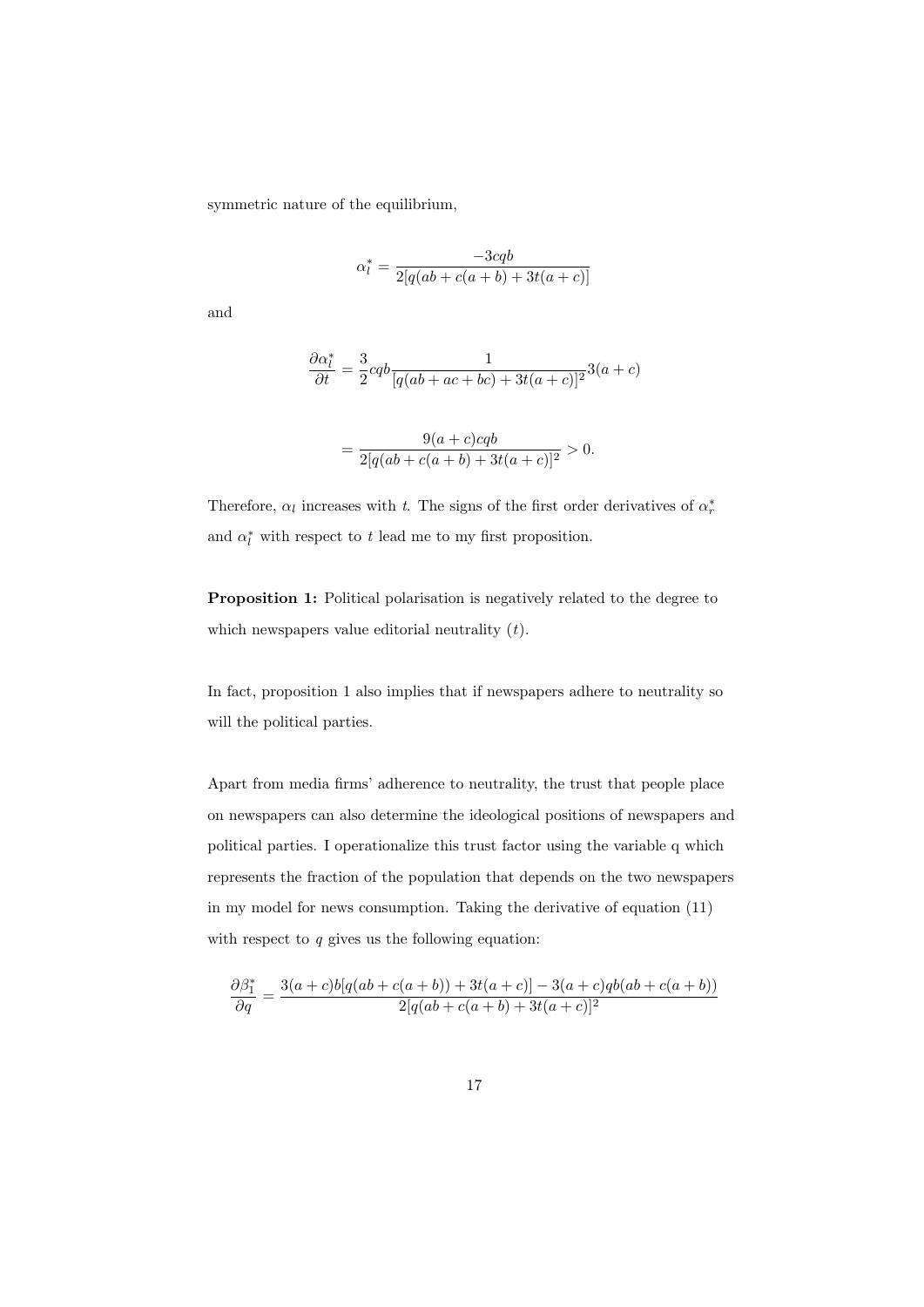**Proposition 2:** If  $t > 0$  then  $\frac{\partial \beta_1^*}{\partial q} > 0$  and if  $t = 0$  then  $\frac{\partial \beta_1^*}{\partial q} = 0$ .

Proposition 2 implies that when political parties are not ideologically motivated (i.e.  $\delta_r$  =  $\delta_l$  = 0 ) and newspapers face dis-utility for not being neutral (i.e.  $t > 0$ ), then increase in the fraction of the population consuming news from newspapers increases media polarisation. Whereas, if newspapers do not face dis-utility for not being neutral (i.e.  $t = 0$ ), then increase in the fraction of the population consuming news from newspapers does not affect media polarisation.

Moreover, taking the derivative of equation 12 with respect to q gives us the following result:

$$
\frac{\partial \alpha_r^*}{\partial q} = \frac{3bc[q(ab + c(a + b)) + 3t(a + c)] - 3cqb(ab + c(a + b))}{2[q(ab + c(a + b) + 3t(a + c)]^2}
$$

**Proposition 3:** If  $t > 0$  then  $\frac{\partial \alpha_r^*}{\partial q} > 0$  and if  $t = 0$  then  $\frac{\partial \alpha_r^*}{\partial q} = 0$ .

In other words, when political when political parties are not ideologically motivated (i.e.  $\delta_r = \delta_l = 0$  ) and newspapers face dis-utility for not being neutral (i.e.  $t > 0$ ), then increase in the fraction of the population consuming news from newspapers increases political polarisation. Whereas, if newspapers do not face dis-utility for not being neutral (i.e.  $t = 0$ ), then increase in the fraction of the population consuming news from newspapers does not affect political polarisation.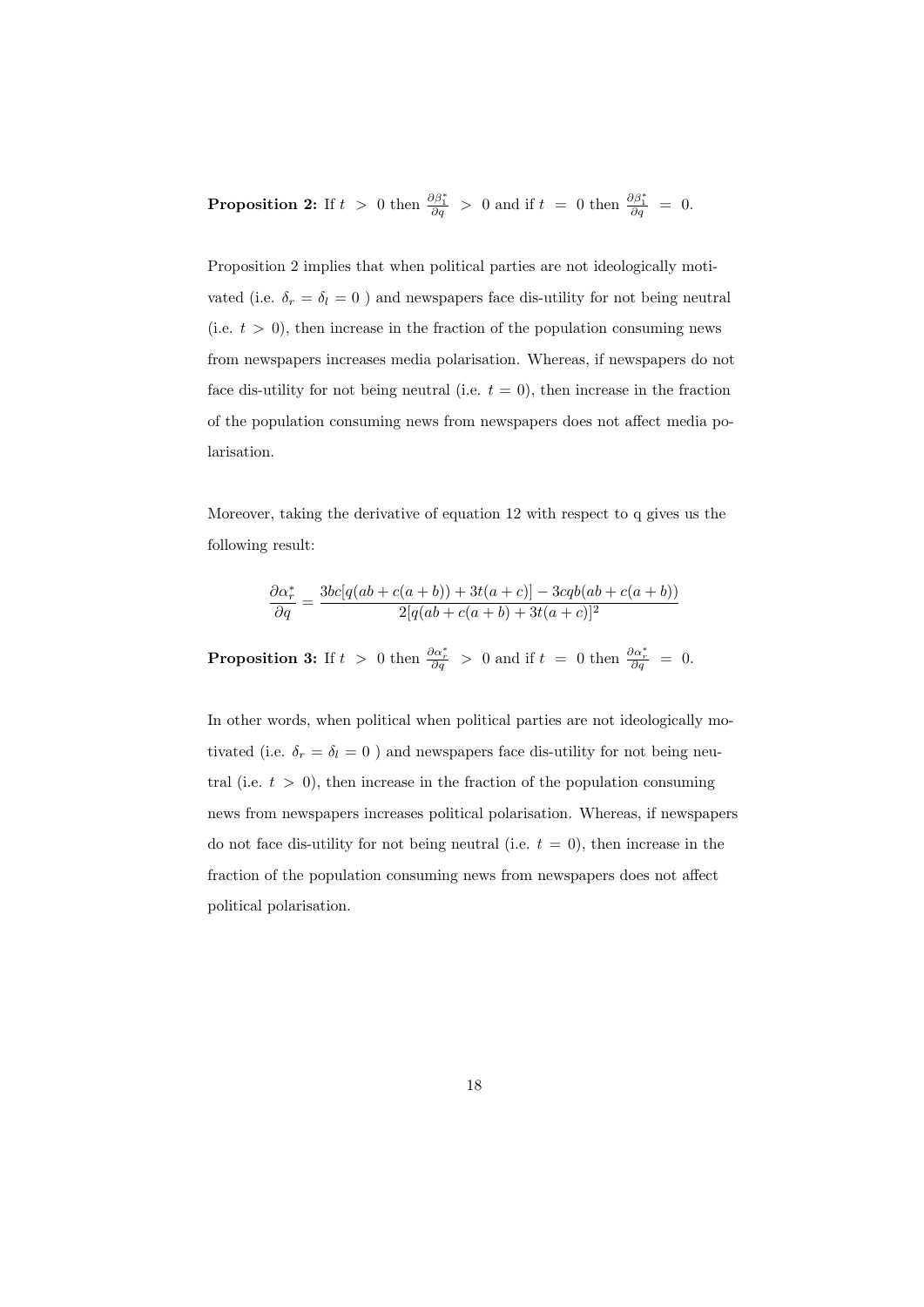# 7 Conclusion

Following Guo et. al. (2018)'s and Gabszcewicz et.al.(2001)'s models I have shown that when newspaper firms depend on advertisement receipts political and media polarisation happen and the extent of the polarisation is the same as when the newspaper firms do not depend on advertisement revenue. The analysis also shows that the equilibrium prices of the two newspapers fall when they depend on advertising receipts. However, the difference between the equilibrium prices do not change as compared to Guo et. al. (2018)'s model. Since, the equilibrium ideological position of a marginal voter is a function of the price difference, it remains unchanged as well. So, I have shown that the conclusions made by the model of Guo et.al. (2018) are robust to newspapers depending on advertisement revenue. Moreover, my analysis also shows that when political parties are not ideologically driven and newspapers have a stronger preference for editorial neutrality, then increase in the public's trust on the newspapers for news consumption leads to increased media bias and political polarisation

# 8 Bibliography

- Alterman, E. (2003). What liberal media? The truth about bias and the news. Basic Books.
- Baron, D. (2004). Persistent Media Bias. Graduate School of Business Research Papers.
- Besley, T., Prat, A. (2002). Handcuffs for the Grabbing Hand? Media Capture and Government Accountability. Centre for Economic Policy Research.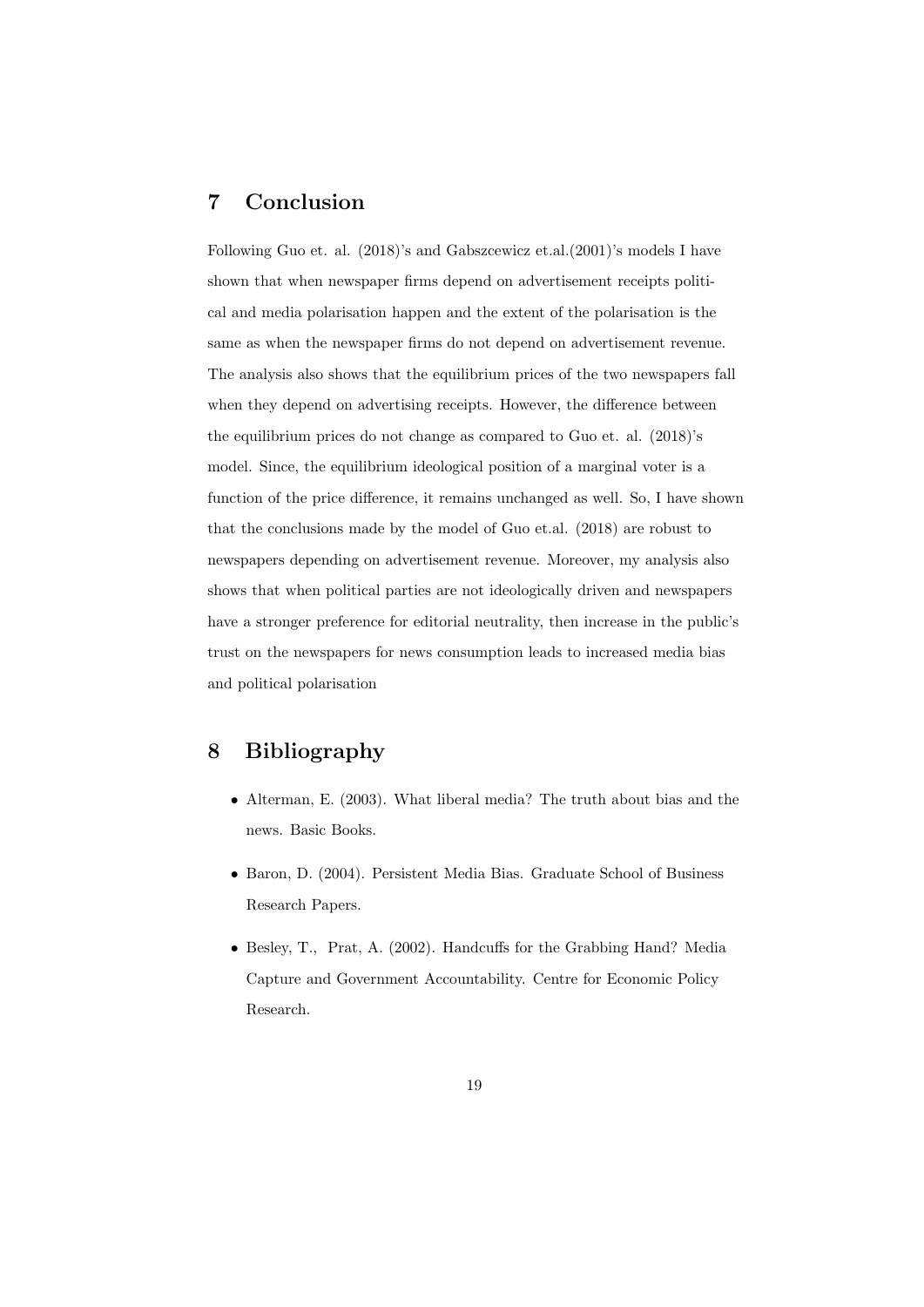- Brenner, S. (2005). Hotelling Games with Three, Four, and More Players. Journal of Regional Science, 45, 851-864.
- Chan, J., Suen, W. (2008). A Spatial Theory of News Consumption and Electoral Competition. The Review of Economic Studies, 699-728.
- Coulter, A. (2003). Slander: Liberal lies about the American Right. Three Rivers Press.
- D'Aspremont, C., Gabszewicz, J. J., Thisse, J. F. (1979). On Hotelling's "Stability in Competition". Econometrica, 47, 1145-1150.
- Djankov, S., McLiesh, C., Nenova, T., Shleifer, A. (2003). Who Owns the Media? Journal of Law and Economics, 46, 341-381.
- Downs, A. (n.d.). An Economic Theory of Political Action in a Democracy.
- Franken, A. (2003). Lies and the lying liars who tell them: A fair and balanced look at the Right. E.P. Dutton Company.
- Gabszewicz, J. J., Laussel, D., Sonnac, N. (2001). Press Advertising and the ascent of the 'Pensee Unique'. European Economic Review, 641- 651.
- Goldberg, B. (2002). Bias: A CBS insider exposes how the media distort the news. Regency Publishing.
- Groseclose, T., Milyo, J. (2005). A Measure of Media Bias. The Quarterly Journal of Economics, (4).
- Guo, W., Lai, F., Suen, W. (2018). Downs meets d'Aspremont and Company: Convergence versus Differentiation in Politics and the Media. International Journal of Industrial Organization.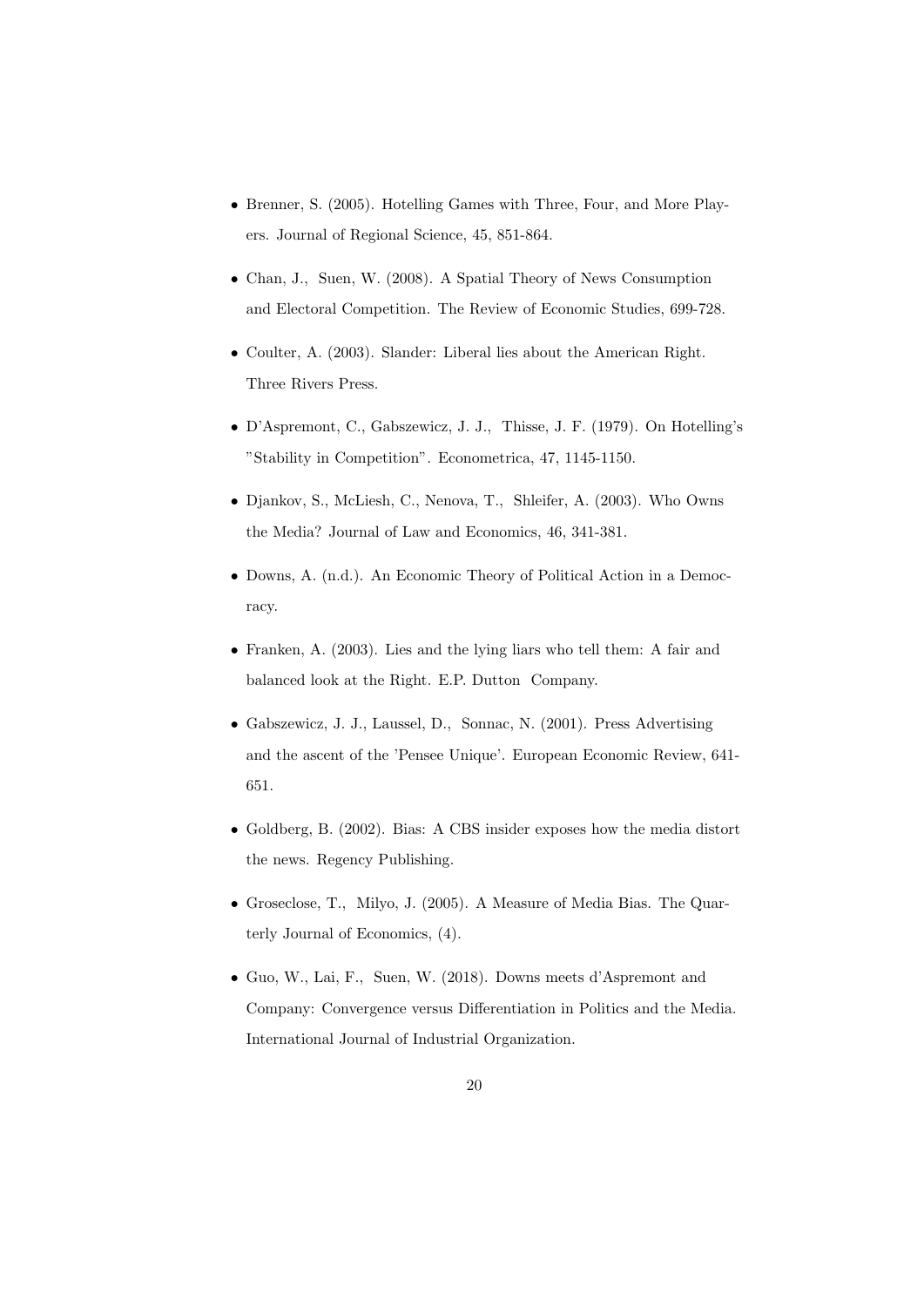- Hotelling, H. (1929). Stability in Competition. The Economic Journal, 39, 41-57.
- Mullainathan, S., Shleifer, A. (2005). The Market for News. The American Economic Review, 95, 1031-1043.

# 9 Appendix

Derivation of equilibrium prices  $(\hat{p_1}$  and  $\hat{p_2})$ 

We know that

$$
\hat{x}(p_1, p_2) = \frac{(a+c)(\alpha_r^2 - \alpha_l^2) + (b+c)(\beta_1^2 - \beta_2^2) - 2c(\alpha_r\beta_1 - \alpha_l\beta_2) + (p_1 - p_2)}{2(a(\alpha_r - \alpha_l) + b(\beta_1 - \beta_2))}
$$

Let

$$
N' = (a+c)(\alpha_r^2 - \alpha_l^2) + (b+c)(\beta_1^2 - \beta_2^2) - 2c(\alpha_r\beta_1 - \alpha_l\beta_2)
$$

and

$$
N = N' + p_1 - p_2
$$

Let

$$
D = 2(a(\alpha_r - \alpha_l) + b(\beta_1 - \beta_2))
$$

From equations (3) and (4) we have:

$$
\pi_1(p_1, p_2) = \frac{n \cdot q \cdot (1 - \hat{x})}{2} [p_1 + k - c'] - t \beta_1^2
$$

and

$$
\pi_2(p_1, p_2) = \frac{n \cdot q \cdot (1 + \hat{x})}{2} [p_2 + k - c'] - t \beta_2^2
$$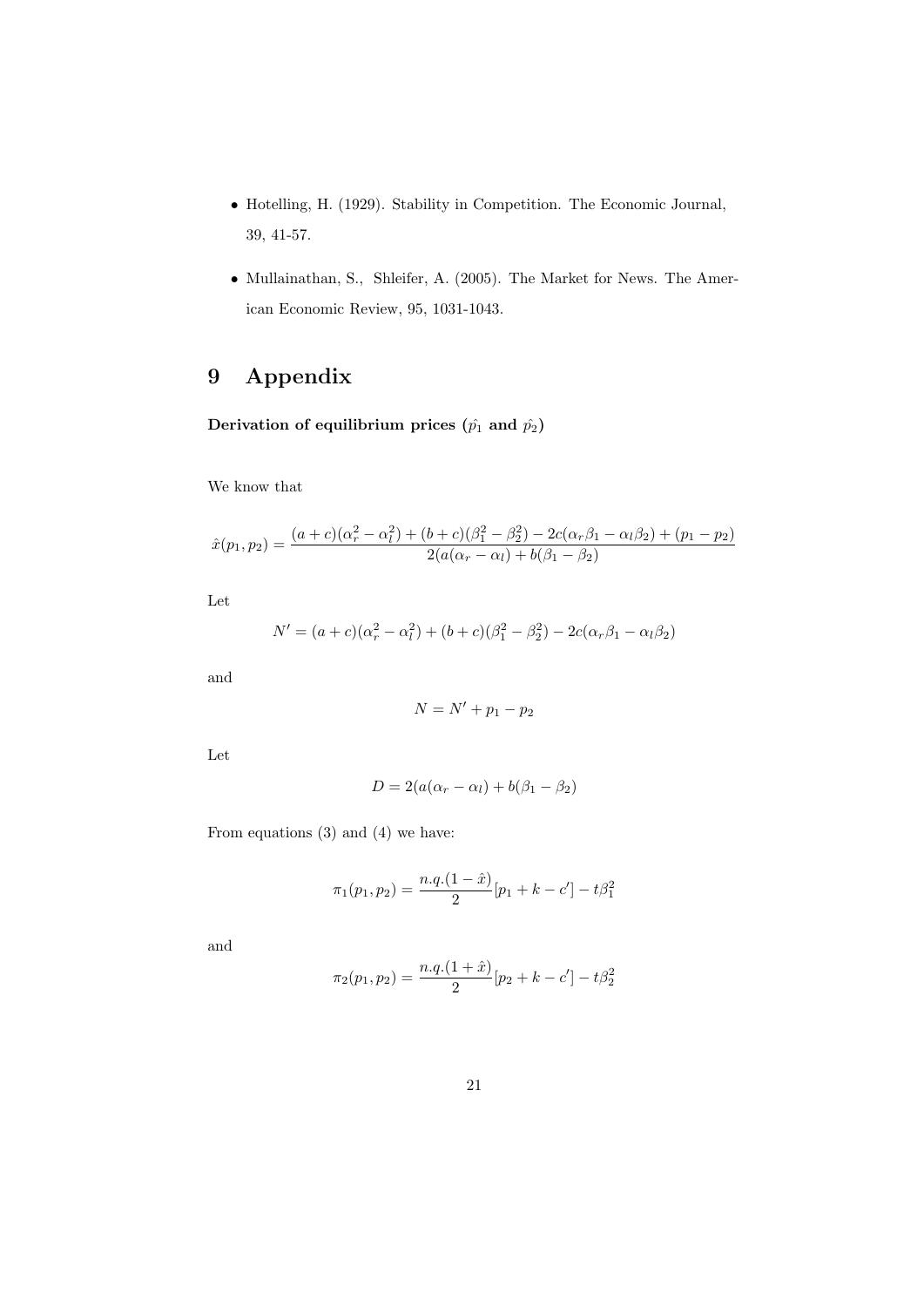So,

$$
\frac{\partial \pi_1}{\partial p_1} = \frac{n.q}{2} - \frac{n.q}{2} \left[ \frac{N}{D} + \frac{p_1 + k - c'}{D} \right] = 0
$$

as

$$
\frac{\partial \hat{x}}{\partial p_1} = 1/D
$$

Now,

$$
1 - \frac{N}{D} - \frac{p_1 + k - c'}{D} = 0
$$

$$
1 - \frac{N' + p_1 - p_2}{D} - \frac{p_1 + k - c'}{D} = 0
$$

$$
D - N' - p_1 + p_2 - p_1 - k - c' = 0
$$

Therefore,

$$
p_1 = \frac{D - N' + 'p_2 - k + c'}{2} \tag{A1}
$$

Moreover,

$$
\frac{\partial \pi_2}{\partial p_2} = \frac{n.q}{2} + \frac{n.q}{2} \left[ \frac{N}{D} - \frac{p_2 + k - c'}{D} \right] = 0
$$

as

$$
\frac{\partial \hat{x}}{\partial p_2} = 1/D
$$

Now,

$$
1 - \frac{N}{D} - \frac{p_2 + k - c'}{D} = 0
$$

$$
1 - \frac{N' + p_1 - p_2}{D} - \frac{p_2 + k - c'}{D} = 0
$$

$$
D + N' + p_1 - p_2 - p_2 - k + c' = 0
$$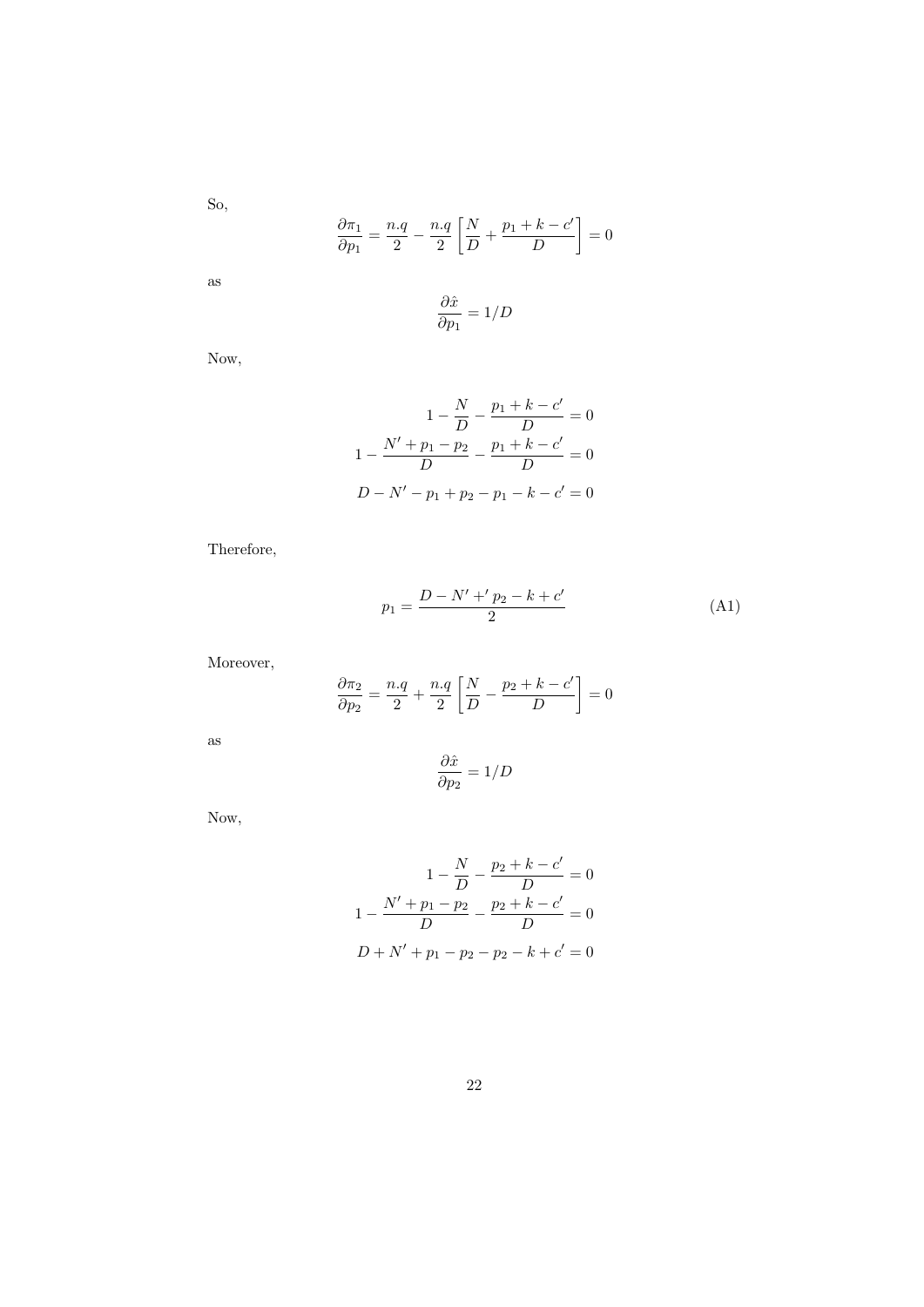Therefore,

$$
p_2 = \frac{D + N' + 'p_1 - k + c'}{2} \tag{A2}
$$

By  $(A1)$  and  $(A2)$  we have:

$$
\frac{D+N'}{2} + \frac{D-N'+p_2-k+c'}{4} + \frac{c'-k}{2} = \hat{p_2}
$$

$$
\frac{2(D+N')}{4} + \frac{D-N'}{4} + \frac{c'-k}{4} + \frac{2(c'-k)}{4} = \frac{3\hat{p_2}}{4}
$$

$$
3D+N'+3c'-3k = 3\hat{p_2}
$$

Therefore,

$$
\hat{p_2} = D + \frac{N'}{3} + c' - k \tag{A3}
$$

This implies,

$$
\hat{p}_2 = 2[a(\alpha_r - \alpha_l) + b(\beta_1 - \beta_2)] + \frac{(a+c)(\alpha_r^2 - \alpha_l^2)}{3} + \frac{(b+c)(\beta_1^2 - \beta_2^2)}{3} - \frac{2c(\alpha_r\beta_1 - \alpha_l\beta_2)}{3} + c' - k
$$

By (A1) and (A3) we have:

$$
\frac{D - N'}{2} + \frac{D}{2} + \frac{N'}{6} + \frac{c' - k}{2} + \frac{c' - k}{2} = \hat{p}_1
$$

$$
D - \frac{3N'}{6} + \frac{N'}{6} + (c' - k) = \hat{p}_1
$$

$$
D - \frac{N'}{3} + (c' - k) = \hat{p}_1
$$